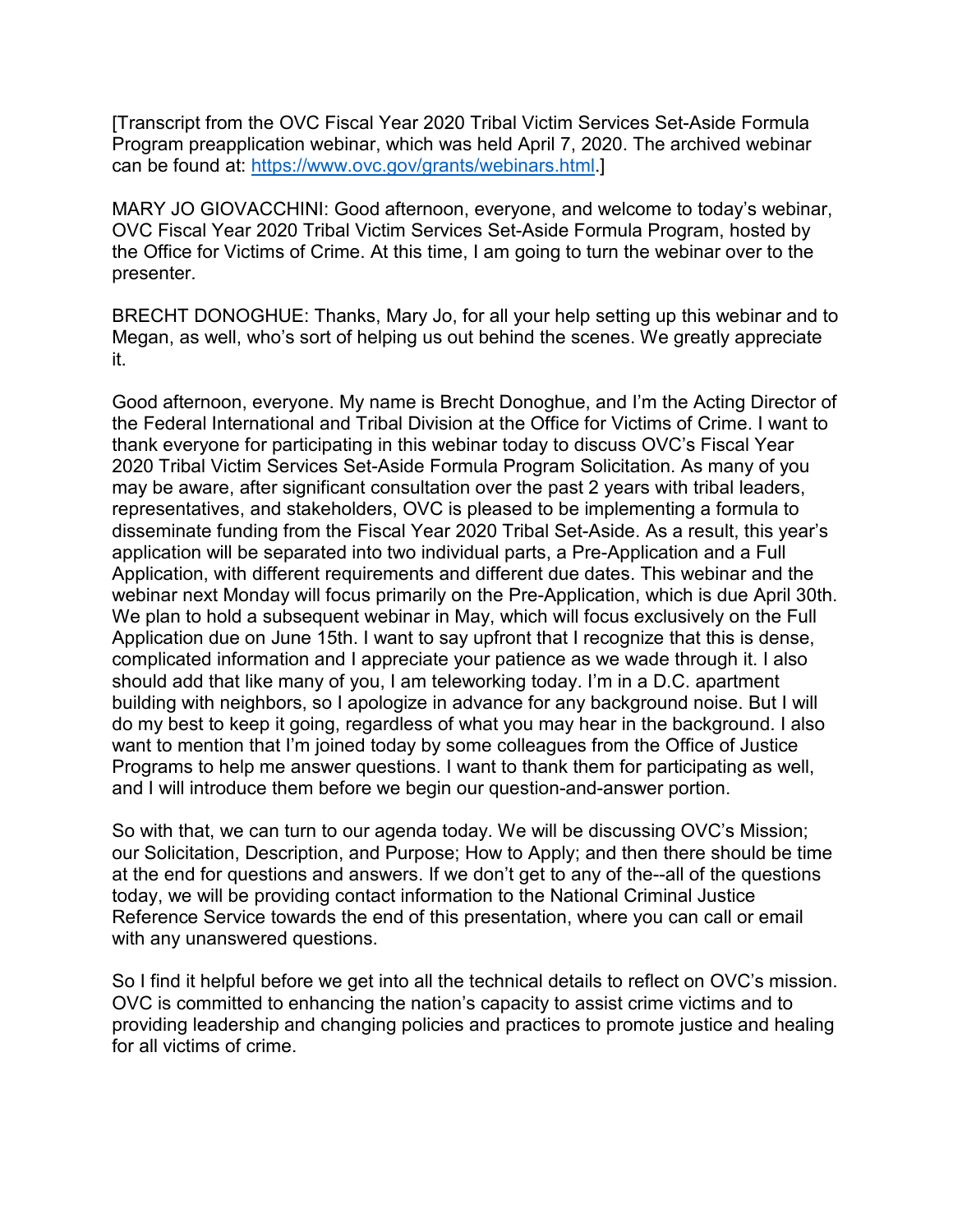Now, however, the technical details begin. Let's turn our attention to the FY 2020 Tribal Victim Services Set-Aside Formula Program solicitation.

First, if you've not already done so, I would ask that you please be sure to have the solicitation available to you as a reference. We will be going over the solicitation page by page, but there is additional detail in the solicitation, I just won't be able to get to today. The easiest place to find it is on the [OVC website-](http://www.ovc.gov/)-the [OVC website Tribal Set-](https://www.ovc.gov/grants/pdftxt/FY20-Tribal-VSSA-Soliciation.pdf)[Aside webpage.](https://www.ovc.gov/grants/pdftxt/FY20-Tribal-VSSA-Soliciation.pdf) If you don't want to type in that long link at the top of this slide, you can simply Google OVC FY 2020 Tribal Set-Aside, and it should be the first or second link that appears in your search results.

 The solicitation builds on OVC's prior Tribal Victim Services Set-Aside Discretionary in tribal communities. As I mentioned at the beginning, interested tribal applicants will be on Thursday, April 30. And a Full Application, if and when OVC notifies you that you are eligible to apply for a specified award amount based on a formula, and that will be due Funding Program, created in Fiscal Year 2018 to improve services for victims of crime required to submit two parts to their application--a pre-application, which will include eligibility and population information. And that will be due by 8:00 p.m., Eastern Time, at 8:00 p.m. on Monday, June 15th. These dates are critical. I'm going to be mentioning them many times during the course of this presentation. But please be sure to jot them down.

 The following entities are eligible to apply: Federally recognized Indian tribes, Tribal designees, or Tribal consortia consisting of two or more federally recognized Indian have the requisite authorization from the tribe or tribes for which they apply. There is much more information about Tribal Authorizing Resolutions in the <u>OJP Grant</u> tribes. Please note that Indian tribes--and that's in quotes in the solicitation--means any Indian tribe, band, nation, or other organized group or community, including any Alaska Native Village, regional, or village corporation as defined in or established pursuant to the Alaska Native Claims Settlement Act, which is recognized as eligible for the special programs and services provided by the United States to Indians because of their status as Indians. Designees and consortia may also apply, but only if they're applying on behalf of a federally recognized Indian tribe or tribes. And designees and consortia must include documentation that demonstrates as a legal matter that designees or consortia [Application Resource Guide](https://www.ojp.gov/funding/apply/ojp-grant-application-resource-guide) link in the solicitation.

 Now, please keep in mind that a tribe may submit only one application under this solicitation. An application may cover multiple tribes. For example, consortia may apply on behalf of their member tribes; however, each consortium applying is responsible for ensuring that its member tribes have not submitted their own individual application. If a designee or consortium applies on behalf of a federally recognized tribe that has also submitted an individual application, OVC will consider the federally recognized tribe as the eligible applicant, and the designee or consortium funding amount will be correspondingly reduced.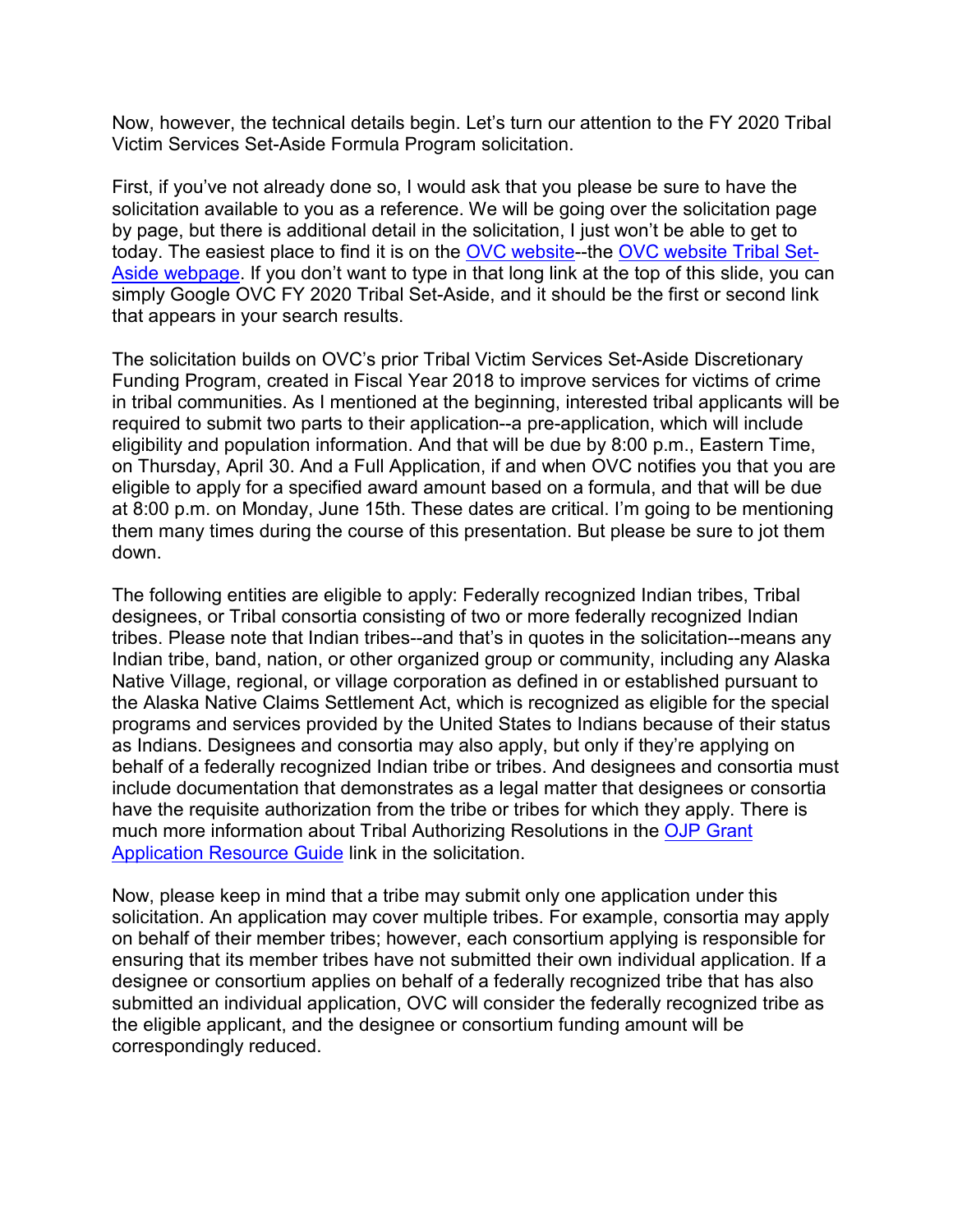So this slide basically just summarizes the important eligibility information that I just covered. And it's also an important reminder for those applicants who already have victim services programs and who may already be receiving DOJ… Hold on one second. I just lost my place in my notes.

So, let me just start over there. Sorry. You know when your computer skips to something and you weren't touching anything? That's what just happened to me.

 Anyway, so this is an important reminder to those of you who already have funding from under this request for funding must be different and distinct from activities and expenses currently being funded from other sources. While expansion of an existing or continuing any other sources, including DOJ, OVC, or state grants that the activities proposed program--or expand--or continuing a program that is about to end are both allowable, you cannot propose activities that are identical to activities that are already funded out of another source.

 exactly is included in the Pre-Application. And then for the Full Application, the deadline So, I told you I was going to keep mentioning the submission deadlines, and I am. The deadlines are, again, 8:00 p.m., Eastern Time, Thursday, April 30th for the Pre-Application part of the application. And I will be going into much more detail about what is 8:00 p.m., Eastern, Monday, June 15th. We strongly encourage applicants to submit applications at least 72 hours prior to the application due date to allow time for the applicant to receive a validation message from GMS that their application has been submitted successfully or to correct in a timely fashion any issues they may encounter while applying.

So, as I said at the top of the presentation, OVC will allocate the FY 2020 funding by an interim discretionary administrative formula. The formula was created with significant input from tribal leaders and from the information gathered from multiple consultations and listening sessions.

 The Pre-Application consists of just three parts, which will be discussed, as I mentioned, in greater detail when we get to the slides on what an application should include. But in brief, they are: a Population Certification form; a Tribal Resolution, consortium bylaws, or other documentation of authority to apply on behalf of the tribes, note that this is only necessary for tribal designees and tribal consortia; and the Financial Management and System of Internal Controls Questionnaire.

 element of the Pre-Application, I'm going to jump ahead of it in the solicitation. We're still on page 7, but just go down a little bit if you're referring to the solicitation because I want to talk to you about the formula that OVC developed to disseminate the funding. I So, before I speak about the Population Certification form, which is really a critical think it is useful for you to have a sense of how the formula will be calculated to understand exactly why we are asking for the information that we're asking for in the Population Certification form.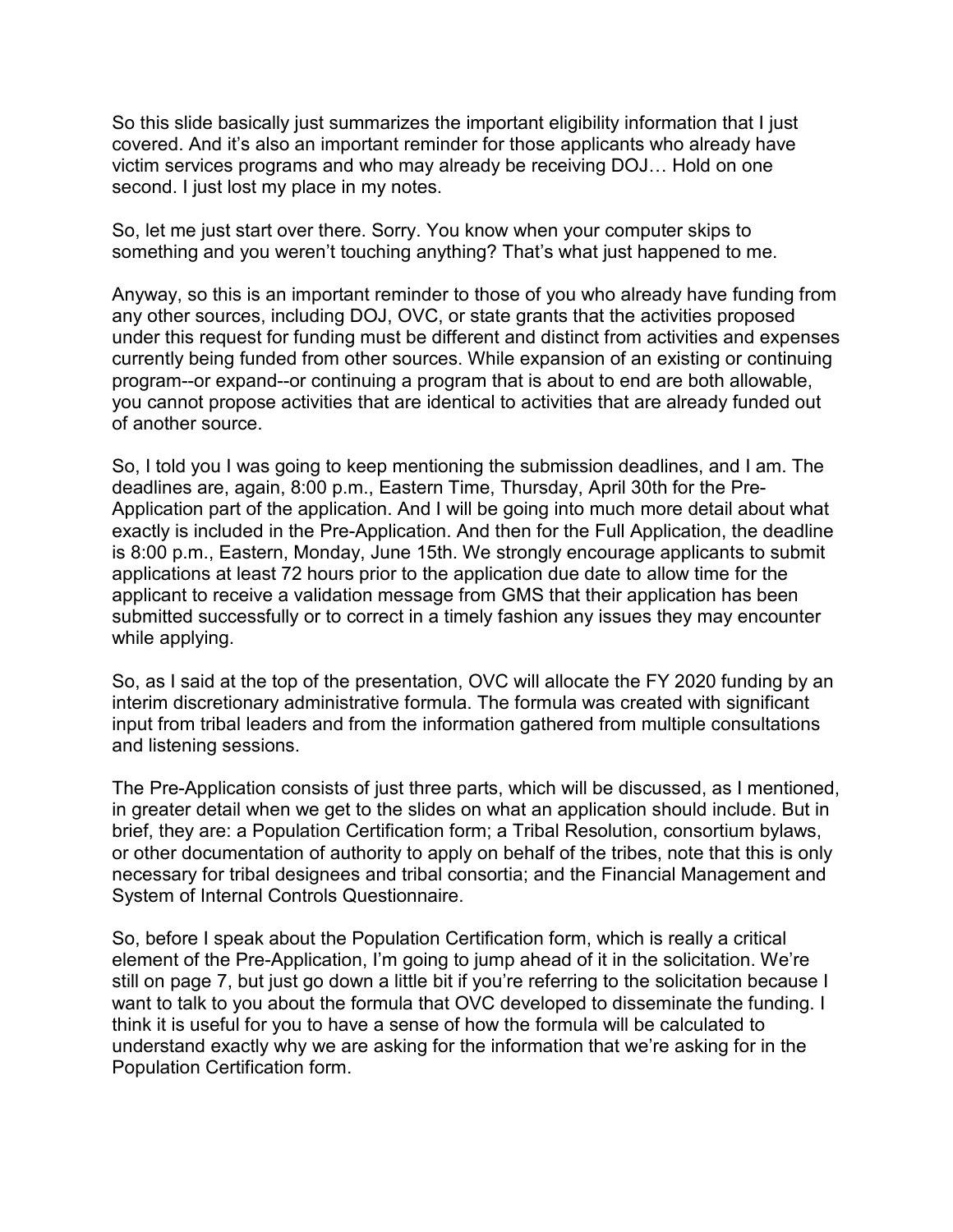base amount to each tribe that applies. This amount will be adjusted depending on the to each tribe who has applied, a percentage of the remaining funds corresponding to one of eight population tiers will be added to the base amount of each tribe. OVC will allocate a proportion of the total FY 20 Tribal Set-Aside funding to provide a number of tribes that apply. If additional funds remain after we distribute a base amount

 to a tier, each tribe under consideration for funding must also provide their tribal of funds is distributed equitably across tiers, such that each tier received an amount The eight population tiers to which tribes can certify were recommended by tribal leaders and representatives in recent OVC tribal consultations. In addition to certifying population, but we've been calling it your tribal population number. This population number provided by tribes will be used as part of the formula to ensure that the balance proportionate to the total population of that tier compared to the total population of all applicants.

 designee, or a consortium of multiple tribes, all awards will be capped at \$3 million and Please keep in mind that each tribe's formula allocation will be calculated individually; however, tribes may opt to sum their respective formula allocations and apply as a tribal consortium. Regardless of whether applicants--whether the applicant is a single tribe, a funds in excess of that amount will be allocated to other tribes who are under the cap in accordance with the tier percentages. Also, as I mentioned earlier, if a designee or consortium applies on behalf of a federally recognized tribe that has also submitted an individual application, OVC will consider the federally recognized tribe the eligible applicant, and the designee or consortium allocation will be correspondingly reduced.

 presentation. Each applicant, regardless of whether they are submitting on behalf of of the form to include the tribe or tribes' population, population tier, and the basis for the population number for every tribe on whose behalf the applicant is applying. I know Now moving back up to the top of page 7, the Population Certification is going--is a fillable PDF, which applicants will use to provide their population information. It is available in Appendix C of the solicitation. And you can also find it online at a link available both in the solicitation and we're also going to provide it later in this only themselves or on behalf of multiple tribes should submit only one Population Certification form. In most cases, there should be sufficient space in the table on page 2 personally, because I counted myself, that there are over 30 rows in that table. So, if there are consortium applying on behalf of more than 30 tribes, you are welcome to submit two forms; however, everyone else should be submitting one form.

 OVC will be accepting a tribe's certification as to its population number and tier and will documentation will be subject to review by OVC Grants Management staff or auditors support the tribe's tier certification could be a basis for questioning costs, and OVC may use the certified population number unless OVC has reason to believe that it is inaccurate. Tribes, or applicants who are applying on behalf of tribes, must briefly explain how they will determine their population number and subsequent tier and maintain documentation in their own files supporting the certification. The supporting such as the Department's Office of the Inspector General. Inadequate documentation to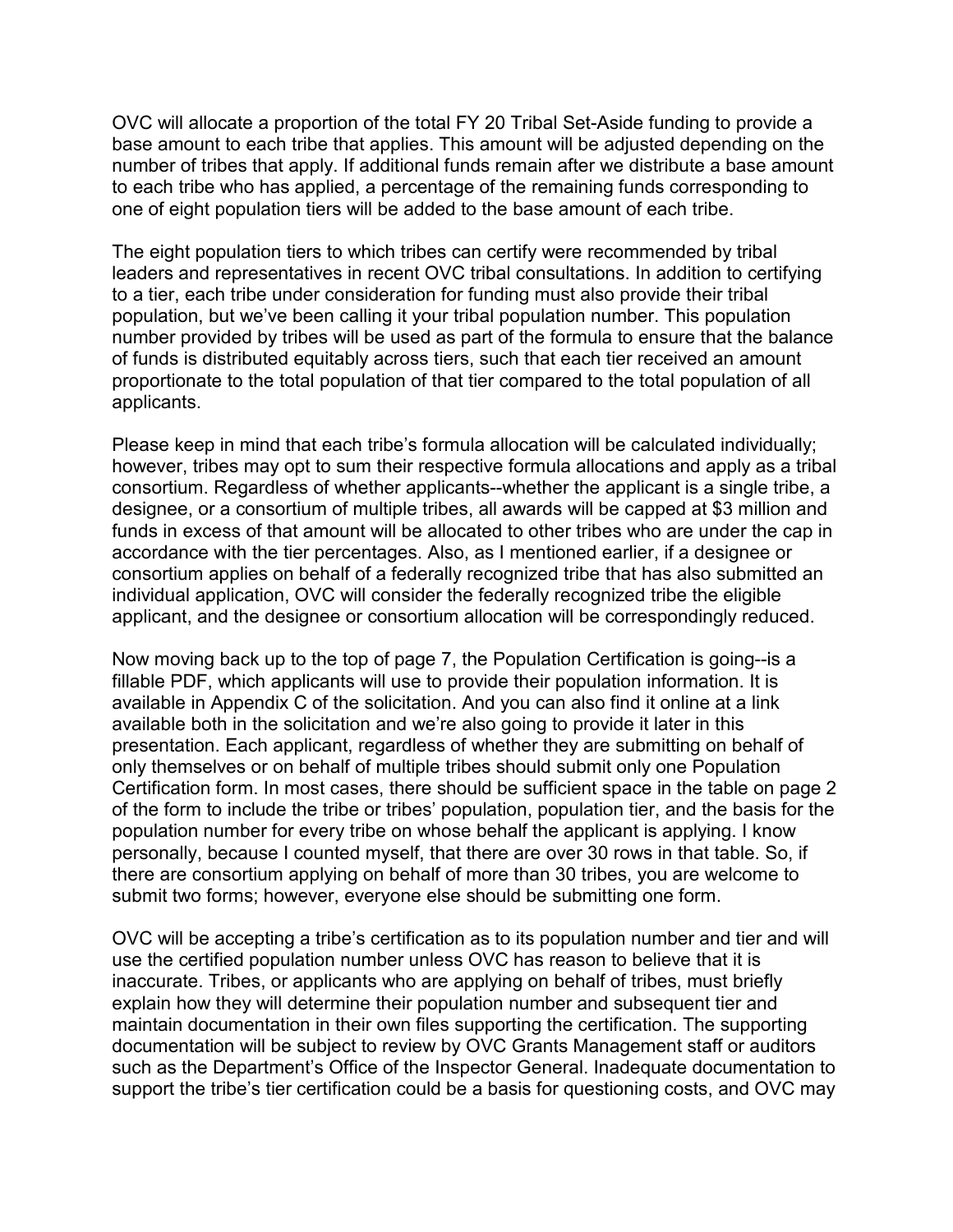take appropriate remedies, such as requiring a return of funds. Please be aware that tribes use one of the following as the basis for their certification but will accept others: question. OVC may place the tribe in the appropriate tier based off of the best available data source as determined by OVC, such as U.S. Census data. OVC's funding allocations will not only be provided to each applicant, but they will also be posted publicly on the OVC website. In general, OVC suggests using a population number that is well-established for the applicant tribe and that there is a reasonable relation to the victims services that the tribe anticipates providing. OVC suggests that the tribal resident population, tribal enrollment, or the service population. OVC, at its discretion, may request additional information to understand the basis of the population certification if an applicant specifies a number or tier, which OVC has reason to

 allocation for funding. So, again, this speaks to the importance of completely filling out Now an important note for all applicants. If an applicant does not provide either a population number or specify an applicable population tier (or certifies a population of zero) the applicant will be deemed ineligible and will not receive an application--an the Population Certification form.

 we received special dispensation for them to help with this, and this is the only part of If you need assistance understanding what is required in this Population Certification or filling out the form, OVC's current tribal Training and Technical Assistance providers are available to assist with this specific requirement of the solicitation. Please be aware that the application they will be able to help with. If you are a current OVC grantee and you would like assistance with the Population Certification form, please contact your OVC TTA provider, which would be either Unified Solutions or Fox Valley Technical College. If you are a new applicant and do not have a current OVC TTA provider, please email [OVCtribalsetaside@ojp.usdoj.gov](mailto:OVCtribalsetaside@ojp.usdoj.gov) and we will direct you to someone who can assist you.

So once we receive all of the Pre-Applications on April 30th, OVC will review applicants. We will run our formula and determine allocations, and we will communicate the budget allocation amount to eligible applicants. This is very important that this information will be sent to you via an email notification to eligible applicants on or around May 15th, which will require you to log in to the system, the Grants Management System to learn how to view your funding allocation and your next steps. The funding amount will also be posted on the [OVC Tribal Set-Aside webpage.](https://www.ovc.gov/news/tribal-set-aside.html)

 and directing them to their funding allocation will be required to submit Full Applications Monday, June 15th. Upon receipt of Full Applications, OVC will assess applicants for withholding access to funds until the deficiencies are corrected. Applicants who receive an email notification from OVC telling them that they are eligible and budgets in GMS describing the use of funds by the deadline at 8:00 p.m., on pre-award risk, high-risk status, and budgets will be reviewed to identify any unallowable costs. OVC anticipates that applications that propose unallowable or out-ofscope activities or that submit deficient budgets will be awarded with conditions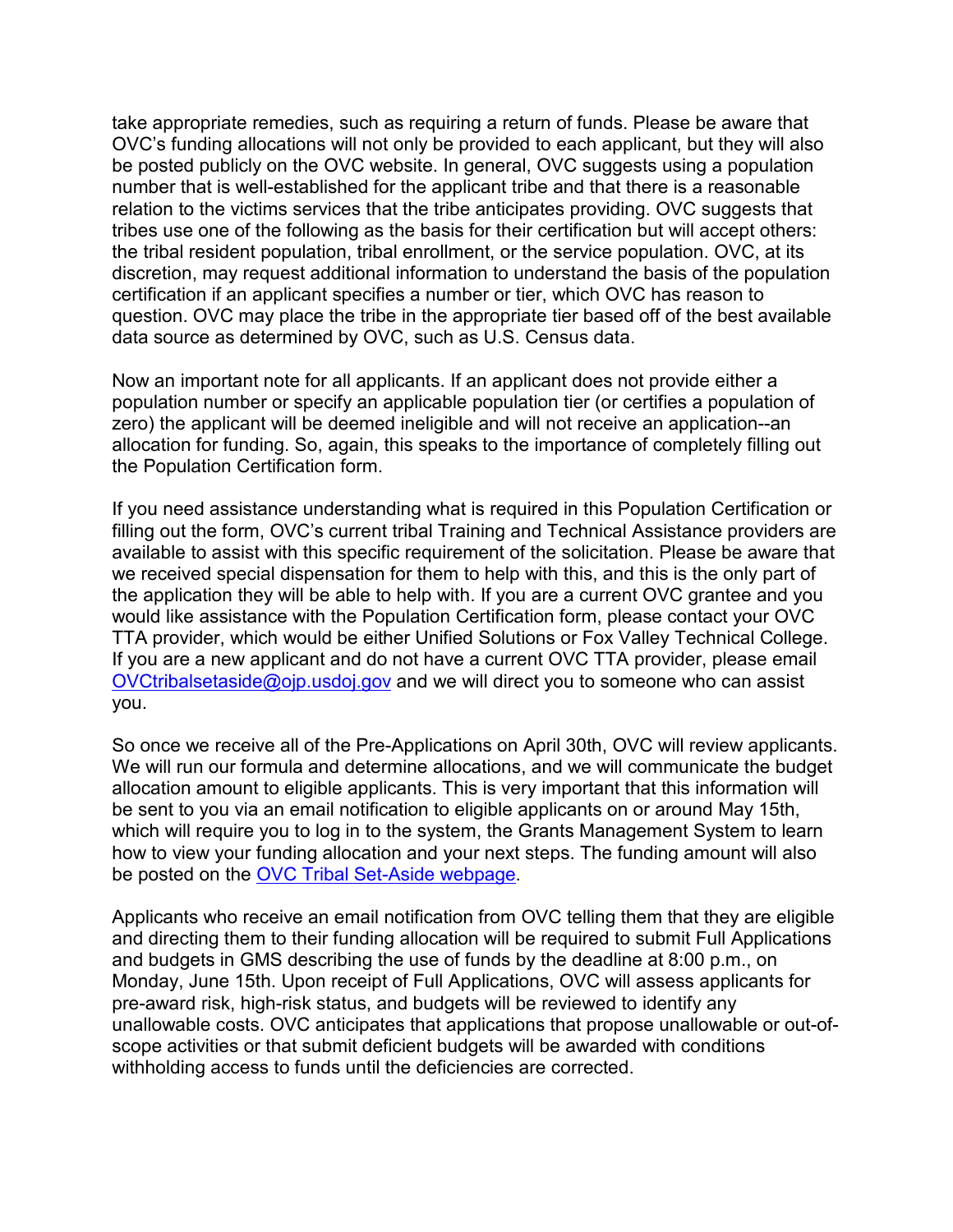Now that brings us to the end of the eligibility and the formula allocation process. Let's switch gears to the overall goal of the program, which is to provide support to tribal communities to approve services for victims of crime.

 They should aim to fill a need or address an issue that results from a person's victimization. Examples of the types of activities that are typically funded are included Allowable and Unallowable Costs can be found in Appendix A of the solicitation. Please have you remove and it will delay access to your funding. Activities being proposed must be focused on providing services to victims of crime. on this slide. They include things such as strategic planning, victim services programs, and other activities needed to address the needs of crime victims in tribal communities. Now as you will hear me say multiple times in this presentation, a comprehensive list of be sure, as you're developing your budgets, to take a close look at this list to make sure that you are not putting anything in your budget that we will ultimately end up having to

 Another important note, if funded, grantees will be able to access Training and Technical Assistance through an OVC-designated national TTA provider to help support tribes to successfully carry out aspects of their OVC-funded programs. However, as requested via the OVC tribal consultations, grantees are also permitted to secure their own TTA upon consultation with their OVC Program Manager.

 be January 1, 2021; however, the end date can be determined by the applicant and can 31st. So, for example, if you have a 1-year period, it would end on December 31, 2022. A 2-year period would end on December 31, 2023, and so on, up to 5 years. OVC The award range this year will be based on the designated formula. The start date must be up to 5 years. If an applicant opts to apply for a project period of less than 5 years, please be sure to submit your desired project period in 1-year increments. Meaning that regardless of the year--regardless of the year of the period--that you--Sorry. My notes are a little strange here. Regardless of the year, the period should end on December expects to make awards under the solicitation as grants. Please see the Administrative National Policy and Other Legal Requirements" section of the [OJP Grant Application](https://www.ojp.gov/funding/Apply/Resources/Grant-App-Resource-Guide.htm#otherLegalRequirements)  [Resource Guide](https://www.ojp.gov/funding/Apply/Resources/Grant-App-Resource-Guide.htm#otherLegalRequirements) for additional information.

 by all--by other federal laws, policies, and regulations. For example, using award funds This slide summarizes the costs and activities that are statutorily prohibited under the Victims of Crime--Assistance--Act. If you include a request for these costs or activities in your application for funding, your access to funding will be frozen, until a revised budget can be submitted with the unallowable costs removed. Please also be aware that this list is not exhaustive. There are other costs and activities that are generally prohibited for lobbying, using award funds to pay for grantwriting activities, and so on. Again, please refer to Appendix A in the solicitation for much more information about what is, and is not, allowable.

 must include, either to be considered for funding, or to access your funding. Now moving on to Required Documents. These are the documents your application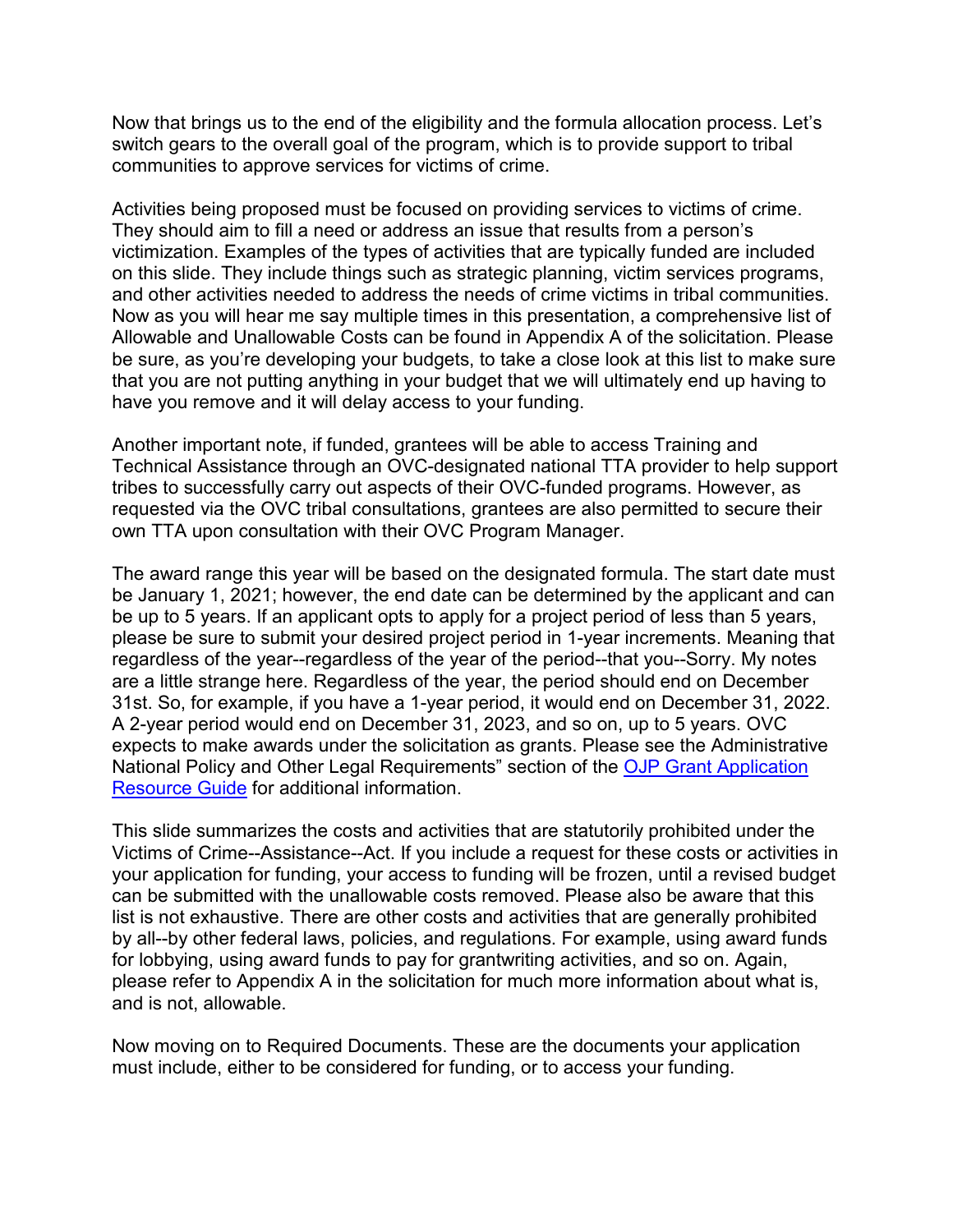First, the items listed on this slide are the ones you absolutely must include in your application. And I say this because if you don't have these documents in your application, your application will not be considered for funding. Your application--your Pre-Application submission due in April must include a Population Certification form. And please be sure to fill out all 3 pages. I'm going to be going over what's included in those 3 pages in just a moment. And if you're a designee or consortium, you must include a Tribal Resolution or documentation of authority to apply. For the Full Application due in June, applicants must include a Project Narrative and a Budget Detail Worksheet and Narrative. All of these documents are referenced on page 11 and described in the solicitation. Oops! Sorry. Page 12.

This slide shows the full list of items that need to be submitted as part of your application before you access any funding from OVC. I would encourage you to review the checklist at the end of the solicitation for guidance and reference the OJP Grant [Application Resource Guide](https://www.ojp.gov/funding/Apply/Resources/Grant-App-Resource-Guide.htm) for details on submitting these items. I'm now going to walk through more specifics of each of the required elements of both the Pre-Application and the Full Application, as I noted at the beginning of the webinar and the webinar on Monday. As I noted at the beginning, this webinar and the webinar on Monday, which will consist of basically the same presentation, are focused primarily on your Pre-Application submission. We will be holding at least one webinar in May, focused in more depth on the requirements of the Full Application, in May.

So, again, those important dates: Pre-Application due April 30th, and now moving on to the first part of Pre-Application, which is the 424.

 standard form 424. An applicant with a current, active award must be sure that your address has changed, the applicant must submit a Grant Adjustment Notice updating be submitting incorrect information as part of your application. Because this year submitted, the process for the SF-424 is a little bit different. So please be sure to use, to GMS actually takes information from the applicant's profile to populate the fields of the GMS profile is current. If the profile is not current--for example, if a tribe's legal name or this information in its GMS profile prior to submitting an application. Otherwise, you will applicants are required to submit a Pre-Application before a Full Application is reference the solicitation and, in particular, use Appendix D, which is called "The Guide to Submitting a Pre-Application in GMS" to reference step-by-step instructions on how to apply.

 again, once you receive your funding allocation amount from OVC, you will be revising years in those 1-year increments that I mentioned previously. But the Pre-Application A couple of important things to note that may be different from typical years. First, be sure the type of application you select is "New." While there's an option in GMS that says "Pre-Application," that is not the type of award you want to select. Please be sure to select "New." Also, please put a 1-year project period into your Pre-Application. Now, this information on the 424 and you will be able to change the project period, up to 5 should just include a 1-year project period for now.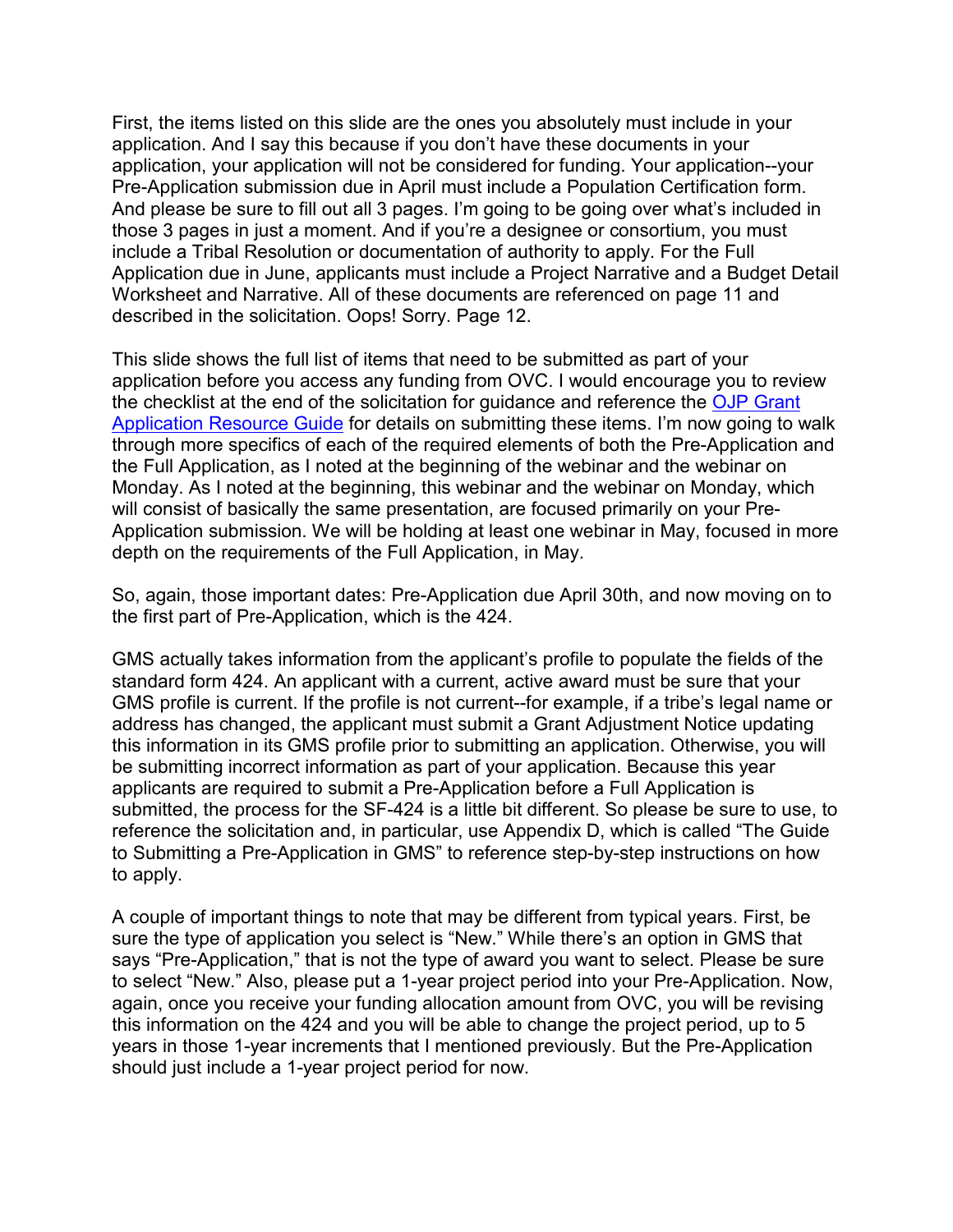You will again be asked to revise this amount to match your funding allocation once the our GMS system cannot accept requests for \$0, we need you to input \$1.00 into the Also for the Pre-Application, please put in \$1.00 for the federal funding on the SF-424. formula has been run and you know how much you are eligible to apply for. But since federal funding request for the Pre-Application. Please make sure that the individual identified as the authorized representative on the form is someone who has the authority to accept a federal award and all of its obligations on behalf of your tribe or your organization.

 So Population Certification. This is actually information I've already covered, but it bears population of zero, the applicant will be deemed ineligible and will not receive an allocation for funding. Also, not noted on this slide but as mentioned earlier, if a repeating because it's so important to ensuring you are eligible for funding. In order to obtain population data upon which to run the formula, OVC is requiring each applicant to submit one Population Certification. Again, it's a fillable form-- it's located in Appendix C of the solicitation, on which it will certify for either itself as an individual tribe, or for each tribe on behalf of which it is applying, the population number, the population tier, and a brief explanation of the basis for the population number and tier. If an applicant does not provide either a population number, applicable population tier, or specifies a consortium does not provide either a population number or a population tier for one or more of the tribes listed as member tribes, that tribe or tribes will not be counted towards the total sum of the consortium's application. The applicant official who submits the grant applicant in GMS is the certifying official for the Population Certification form. Additional information about the requisite reporting documentation needed for the Population Certification is detailed in the solicitation.

 The Population Certification PDF can be downloaded from--here's that website I told [\[https://grants.ojp.usdoj.gov/TVSSA\]](https://grants.ojp.usdoj.gov/TVSSA) This website includes a list of all the important solicitation, please be sure to save the 3 pages of the form as a separate file, so you Please be sure to include information in all of the relevant fields of the form. On the first you we would mention. This is--if you don't want to use Appendix C, you can download this document and other documents from the website listed here. forms and guidance related to the solicitation. If you choose to use Appendix C of the don't end up uploading the entire solicitation into GMS as part of your application. page, please be sure to include your applicant name, the certification date, and the type of applicant applying, either a federally recognized tribe, a designee, or a consortium.

 the tribe or tribes whose population you are certifying to. This may or may not be the same as the applicant name, depending on whether a tribe is applying directly on its found in the solicitation and on the first page of this form--and a very brief explanation of numbers, you can just say that, and that is sufficient. If you used Census data, you can The second page is where you will include the most important information, the name of own behalf, or via a designee or consortium. The information required also includes the tribe or tribe's population, their respective tiers--and you will remember, the tiers can be how you determined the population. When I say "very brief," I really want to be clear here. We are not looking for paragraphs of information. If you used tribal enrollment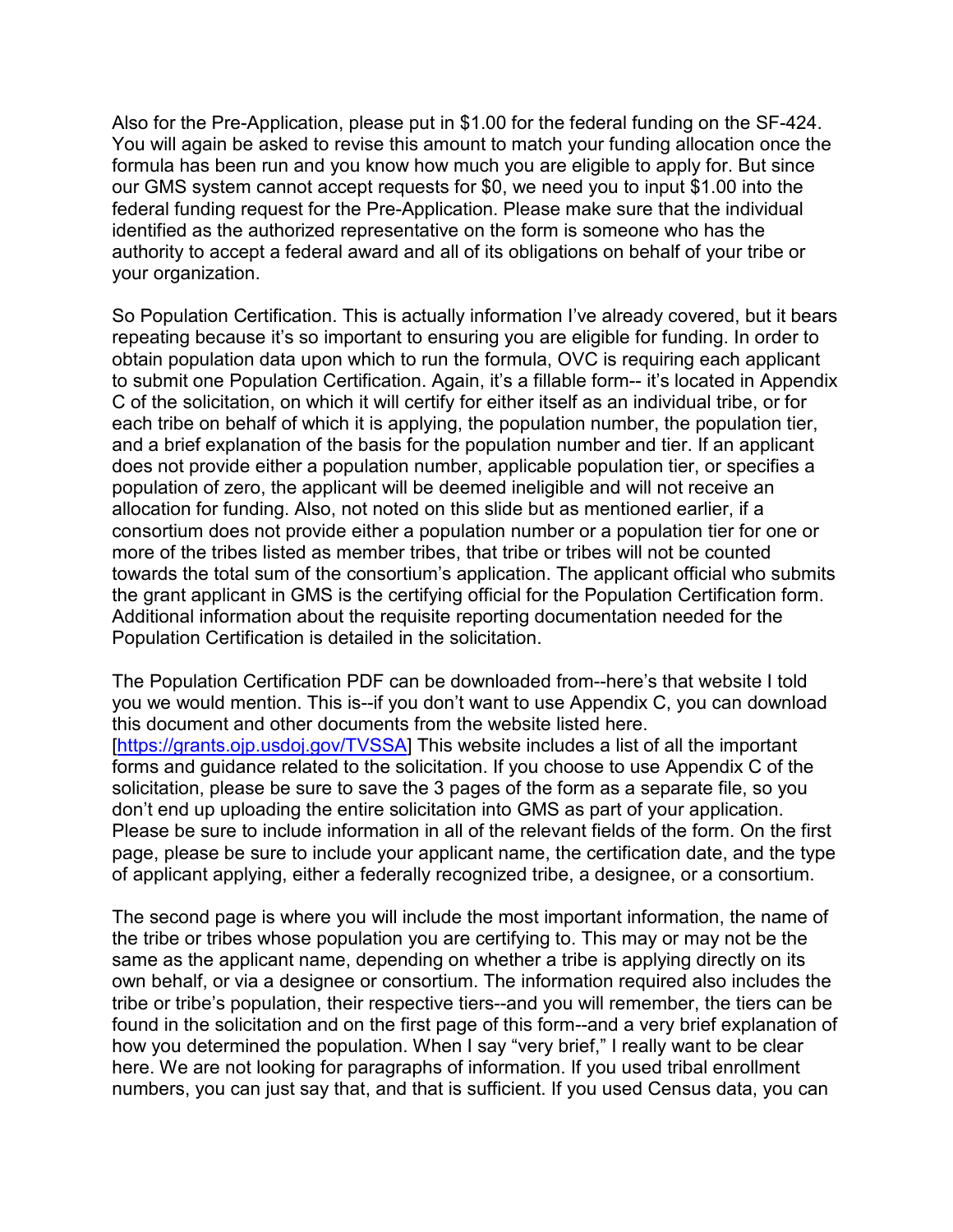just say, "Used Census data." That really is what we're looking for, just an provide information for all tribes whose allocations you intend to sum for your overall detailed information about what is required. understanding, a basic explanation of how you arrived at the number that you are certifying. Also, remember that if you are a consortium who is applying, you must total budget. Finally, please keep in mind that while OVC is not requiring applicants to submit the documentation supporting the population data that they submit… Sorry. …supporting the population data submitted in the certifications, or the documentation of their certifying official's authority to submit data for each tribe for which they apply, this documentation must be retained on file. Again, please see the solicitation for more

 an organization or consortium of tribes applies for award on behalf of the tribe or copy of its Consortium Bylaws or other legal documentation with the application. Moving on to the Tribal Resolution. A tribe, tribal organization, or tribal designee that proposes to provide direct services or assistance to residents on tribal lands should include in its Pre-Application a Tribal Resolution, an affidavit, or other documentation as appropriate that demonstrates as a legal matter that the applicant has the requisite authorization from the tribe to implement the proposed project. In those instances when multiple, specific tribes, the application should include appropriate legal documentation from all tribes that would receive services or assistance under the award. A consortium of tribes for which existing Consortium Bylaws allow action without support from all the tribes in the consortium, such as without an authorizing resolution, may submit instead a

 link at the bottom where you can find this questionnaire. You also can find it on the previous link that we had where we were talking about how all the important forms for over the course of this presentation. This is because a lot of the detailed information application that need to be submitted have been moved out of the solicitation and into some of the elements of the application you need to submit, please check the Resource Guide to find more details about particular elements of the application. Finally, every [OJP](https://ojp.gov/funding/Apply/Resources/FinancialCapability.pdf) applicant is required to download, complete, and submit the OJP [Financial Management and System of Internal Controls Questionnaire.](https://ojp.gov/funding/Apply/Resources/FinancialCapability.pdf) You can see the this particular solicitation are in one place. That link also has this FCQ Questionnaire. You'll note--You'll also be able to find more information about the FCQ in the [OJP Grant](https://www.ojp.gov/funding/Apply/Resources/Grant-App-Resource-Guide.htm#internalControlsQuestionnaire)  [Application Resource Guide,](https://www.ojp.gov/funding/Apply/Resources/Grant-App-Resource-Guide.htm#internalControlsQuestionnaire) which you'll notice that I've been mentioning multiple times that used to appear in OJP solicitations about specific elements of the solicitation- this OJP Grants Application Resource Guide. Hopefully, this will make it easier to read the solicitations, however, if you find yourself having specific, detailed questions about

 sure to join us at our May webinar. Now, in this webinar, I will only briefly cover the documents that are required as part of the Full Application. They are detailed in the solicitation itself and in the [OJP Grant](https://www.ojp.gov/funding/Apply/Resources/Grant-App-Resource-Guide.htm)  [Application Resource Guide,](https://www.ojp.gov/funding/Apply/Resources/Grant-App-Resource-Guide.htm) and if you would like more in-depth information, please be

 Please remember that the Full Application will be submitted only after applicants receive funding allocations that you can apply for, we will need applicants to log in to GMS and notification of their eligible allocation amounts from OVC. Once you have the FY 2020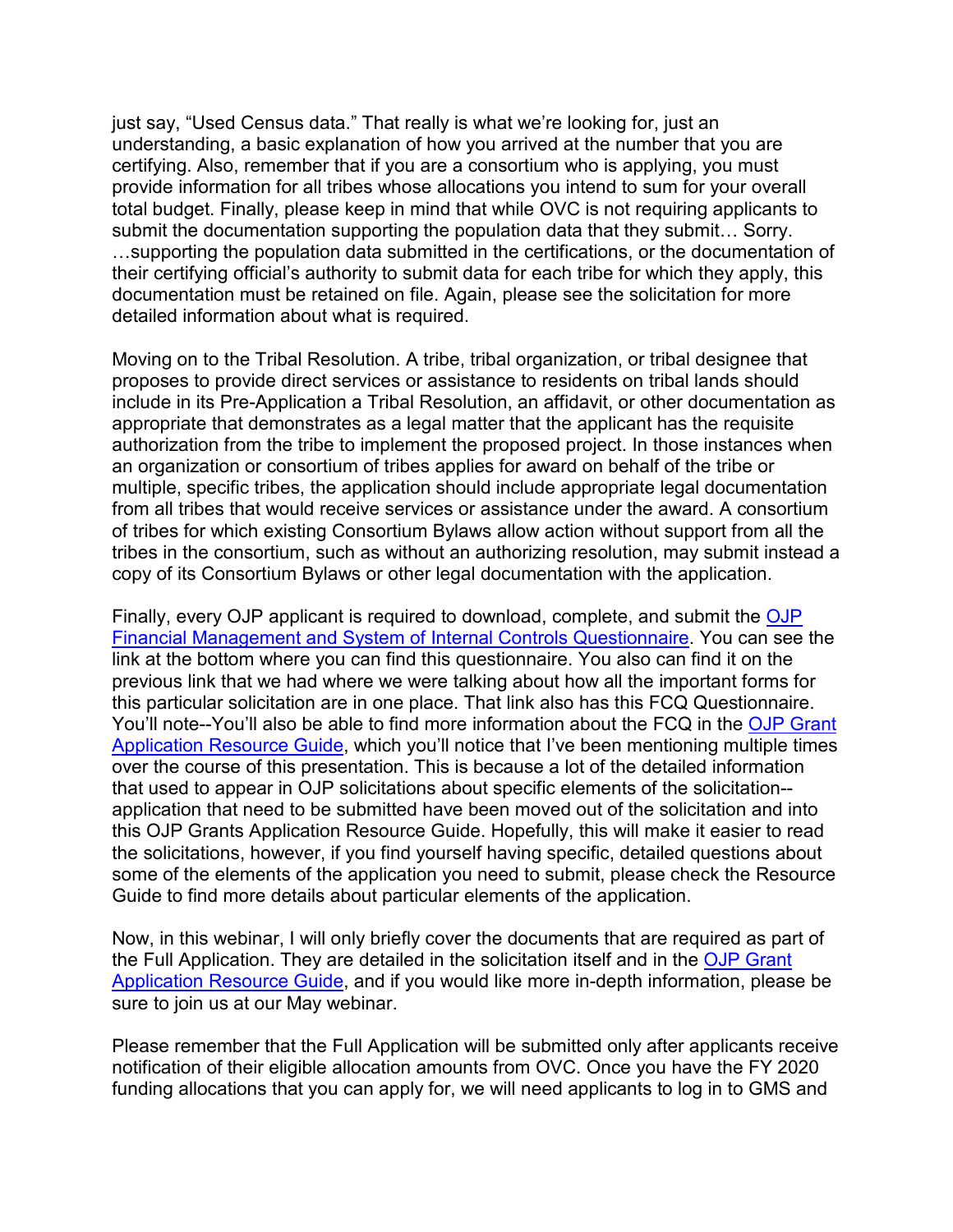revise their project periods. That's assuming that you would like more than a 1-year increments. Applicants will also need to revise their requests for federal funding up to the amount of their OVC funding allocation. While it is allowable to request less than GMS, for step-by-step instructions about how to submit that part of the application. project period. And again, applicants are allowed project periods up to 5 years in 1-year what OVC allocates for your tribe, applicants may not request more than what is allocated. Please reference Appendix E, Guide to Submitting the Full Application in

 depth at the May webinar. But, in brief, it should include a Description of the Issue, the Current Status of Victim Services, a Project Description and Implementation, The Program Narrative that will be submitted this year may be brief, no more than 10 pages, and should focus specifically on what an applicant proposes to do with their funding. Again, there is more detail in the solicitation, and we will cover this in more information about your Program Structure, information about Current Grant Funding, and a Plan for Collecting the Data Required for this Solicitation's Performance Measures.

 have applied for OVC funding in the past. As a reminder, the Budget Detail Worksheet [OJP Grant Application Resource Guide](https://www.ojp.gov/funding/Apply/Resources/Grant-App-Resource-Guide.htm) for details on the Budget Detail Worksheet and A--please be sure to reference the **DOJ Grants Financial Guide**. The Budget Detail Worksheet and Narrative should be very familiar to those of you who and the Budget Narrative have been combined in a single document, referred to as the [Budget Detail Worksheet.](https://ojp.gov/funding/Apply/Forms/BudgetDetailWorksheet.htm) Applicants should please use the Excel version, and please break out costs by year, reflecting up to 5 years total of project activity. Applicants can reference the "Budget Preparation and Submission Information" section of, again, the on budget information and associated documentation, such as information on proposed subawards. For questions pertaining to the budget and allowable or unallowable costs that may not be covered in the solicitation--and, again, make sure you check Appendix

A--please be sure to reference the <u>DOJ Grants Financial Guide</u>.<br>Please remember that the proposed budget must be consistent with the Program years. Narrative and the project period the applicant proposes. One of the issues last year that prevented a number of OVC grantees from quickly accessing their funding was that their Program Narratives included activities and descriptions of services that did not match the proposed costs that were in their budgets. When this happens, OVC is required to put a hold on the funds until either the Program Narrative or the budget can be corrected to match the project being proposed. Also, as I mentioned earlier, the budget may not exceed what OVC allocates, although it is perfectly acceptable to apply for a lesser amount than what you are eligible for, or for a project period of less than 5

years.<br>There are a variety of other attachments required as part of the Full Application, which prevent grantees from accessing their funding immediately upon their award. we will cover in more depth in May, and for which there is more detailed information in the [OJP Grant Application Resource Guide.](https://www.ojp.gov/funding/Apply/Resources/Grant-App-Resource-Guide.htm) Please take time to orient yourself to these requirements, since these are items that, if not submitted with your application, may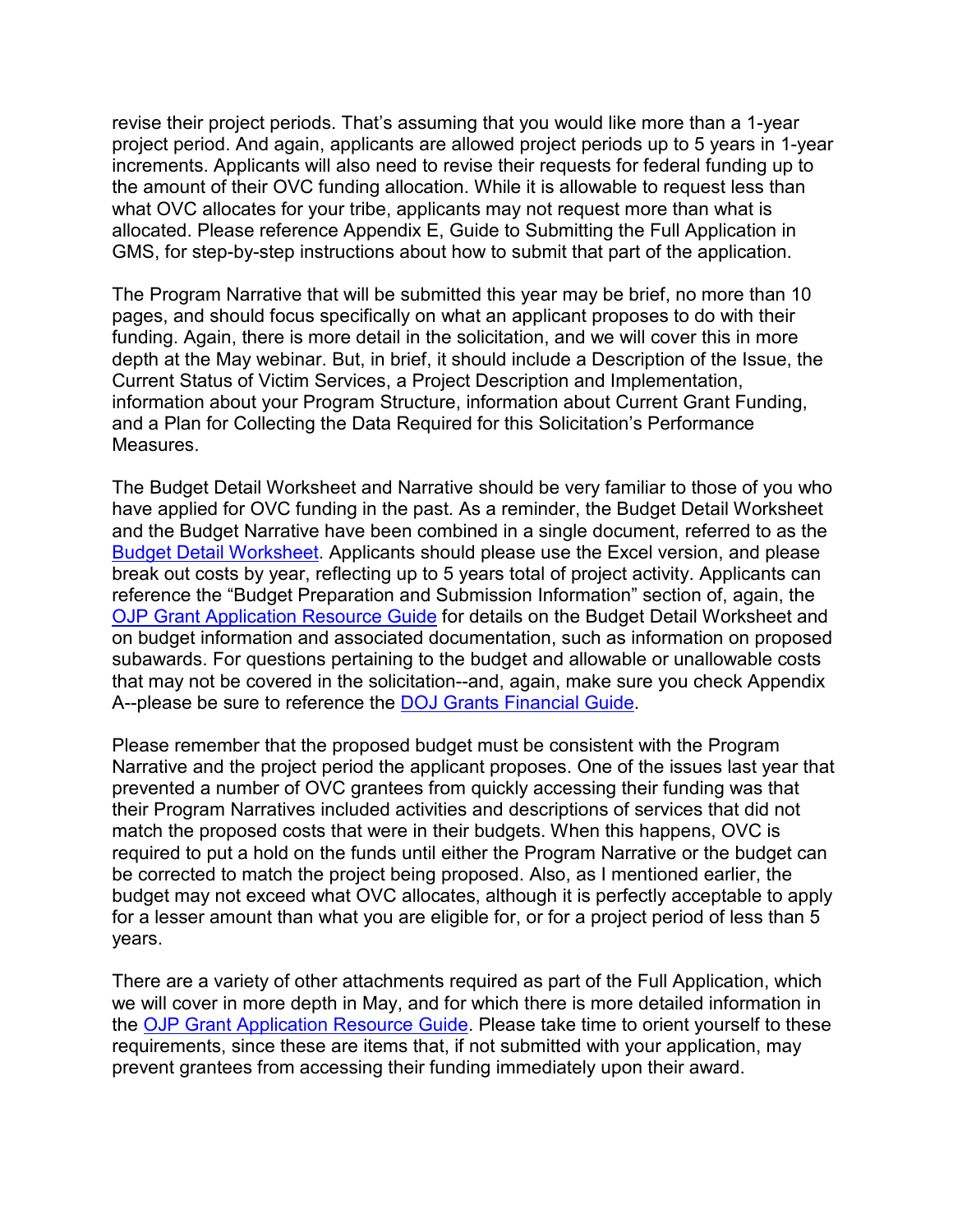So, moving on on how to apply.

deadlines. And please call the GMS Help Desk to report any technical difficulties. Applicants must register in, and submit applications through OJP's Grants Management System (GMS). Please refer to page 16 of the solicitation for detailed information on how to apply in response to this solicitation. Please be sure to keep in mind the

 acquire a Data Universal Numbering System number, a DUNS number. You must Resource Guide to guide you through this process and answer your questions. All applicants must also complete the following steps up to their application. You must register or maintain registration with the System for Award Management, the SAM database. You must acquire a GMS username and password, and then you're going to need to verify your SAM registration in GMS. You'll search for the funding opportunity in GMS, which was on the previous slide. And you'll register by selecting the "Apply Online" button associated with the funding opportunity title. Then you'll be submitting a Pre-Application consistent with the solicitation requirements. Again, I know I sound like a broken record, but there is much more information in the [OJP Grant Application](https://www.ojp.gov/funding/Apply/Resources/Grant-App-Resource-Guide.htm) 

<u>Resource Guide</u> to guide you through this process and answer your questions.<br>So, as I mentioned previously, we have two fabulous resources at the very end of the actually had our Office of the Chief Information Officer create these handy how-to is the exact same thing for the Full Application that is due in June. solicitation that I really think are going to be critical in helping everyone apply this year. We recognize that this is unique, this is unlike anything we've done previously. And we guides that walk you step-by-step in GMS, using screenshots to show you what you'll be seeing and what you need to do at every step of the process in regards to submitting through GMS. So Appendix D includes information about submitting the Pre-Application by April 30th and Appendix E, the Guide to Submitting the Full Application in GMS. That

 difficulties must follow the steps listed on this slide, if they wish to request OVC approval by the submission deadline, please follow the steps outlined on the slide and in the denied. An applicant who misses the application deadline due to unforeseen technical for a late submission of its application. Please note DOJ does not automatically approve requests for late submission. If you encounter difficulties in submitting your application solicitation. OVC will only consider late submission requests from applicants, if they have followed all of the steps listed here. As part of its review of your request, OVC will contact the GMS Help Desk to validate the reported technical issues. OJP will inform the applicant whether the request to submit a late application has been approved or

denied.<br>This slide summarizes technical issues or failures on the part of the applicant that unfortunately will not justify a late submission. If you fail to submit your application because of one or more of these issues, OVC will not be able to approve your request for a late submission.

 Please be sure to use the checklist on page 36 of the application to make sure you have Please be sure to use the checklist on page 35 of the--oh, 36. I'm one off every time.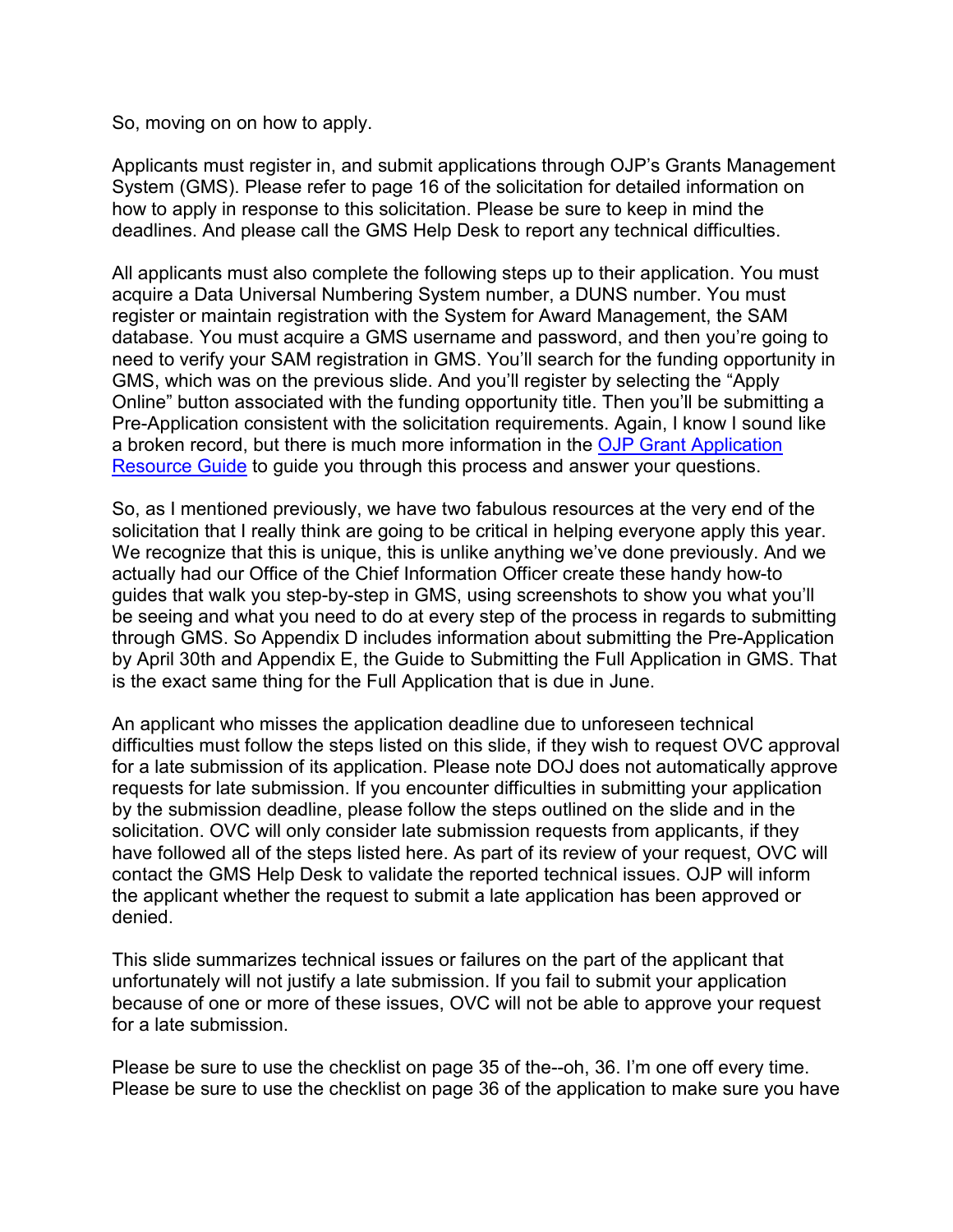April 30th. completed, uploaded, and submitted all the required documents. Again, these are the very important documents that will be needed as part of your Pre-Application, due on

And now, this next slide shows you that the important elements and documents that will need to be included as part of the Full Application that's due on June 15th.

 much appreciate your patience, and I'm very much looking forward to your questions. I'm going to pause here before I turn this presentation back over to Mary Jo to take us through the last few slides. But I really want to thank you for your time and attention to this webinar. I know this is a lot of complicated information to get through, and I very Thank you.

 jump into the questions-and-answer portion. If you'd like to stay connected to OVC and following, and you can follow them on <u>Facebook, Twitter</u>, and <u>YouTube</u>. The links to MARY JO GIOVACCHINI: Thank you, Brecht. Just a few slides to go over before we haven't done so already, you can sign up to receive their email, and there's two ways to do that. There is a new text feature. You can text OJP OVC, and insert your email address, and send that text to 468-311. You can also go to the [OVC website](https://www.ovc.gov/) and subscribe from their website to receive the email. OVC also has a social media those items are listed below on the slide.

 comes out weekly on Fridays. That Funding newsletter will announce opportunities for funding from all agencies within the Office of Justice Programs and alert you to Time, and they are closed on Federal holidays and the weekend. As Brecht had mentioned several times, I believe, during the webinar, if you need support or if you're having technical--if you need to request a late submission, you would send that to the National Criminal Justice Reference Service. You can email them at [grants@ncjrs.gov](mailto:grants@ncjrs.gov) or phone them at 800-851-3420. They also have a newsletter that comes out twice a month called JUSTINFO, and the Funding newsletter at NCJRS webinars such as this. NCJRS is open 10:00 to 6:00, Monday through Friday, Eastern

 a day, 7 days a week, and they are closed [open] on federal holidays. You can also GMS is youar sourced for technical assistance in submitting your application. They have a hotline at 800--888-549-9901, and you want to select option 3. GMS is open 24 hours email them at [GMSHelpDesk@usdoj.gov.](mailto:GMSHelpDesk@usdoj.gov) That is GMSHelpDesk@usdoj.gov.

 This last slide pretty much pulls together many of the resources that were mentioned listed. As previously mentioned, OVC has a <u>Tribal Set-Aside webpage</u>. That's the first [Financial Guide](https://ojp.gov/financialguide/DOJ/index.htm) and the [Budget Detail Worksheet.](https://ojp.gov/funding/Apply/Forms/BudgetDetailWorksheet.htm) The URLs for all of these websites throughout today's webinar, and it's just an easy one-place slide to go and get the URLs URL listed here. You also have the [TVSSA solicitation](https://www.ovc.gov/grants/pdftxt/FY20-Tribal-VSSA-Soliciation.pdf) documents, the mentioned-several-times [OJP Grant Application Resource Guide](https://www.ojp.gov/funding/Apply/Resources/Grant-App-Resource-Guide.htm) link, as well as the DOJ Grants have been submitted to the chat box, so you can go ahead and copy those and save them to a Word file. And as a reminder, we will be posting the slides to the OVC website in approximately 5 to 7 business days.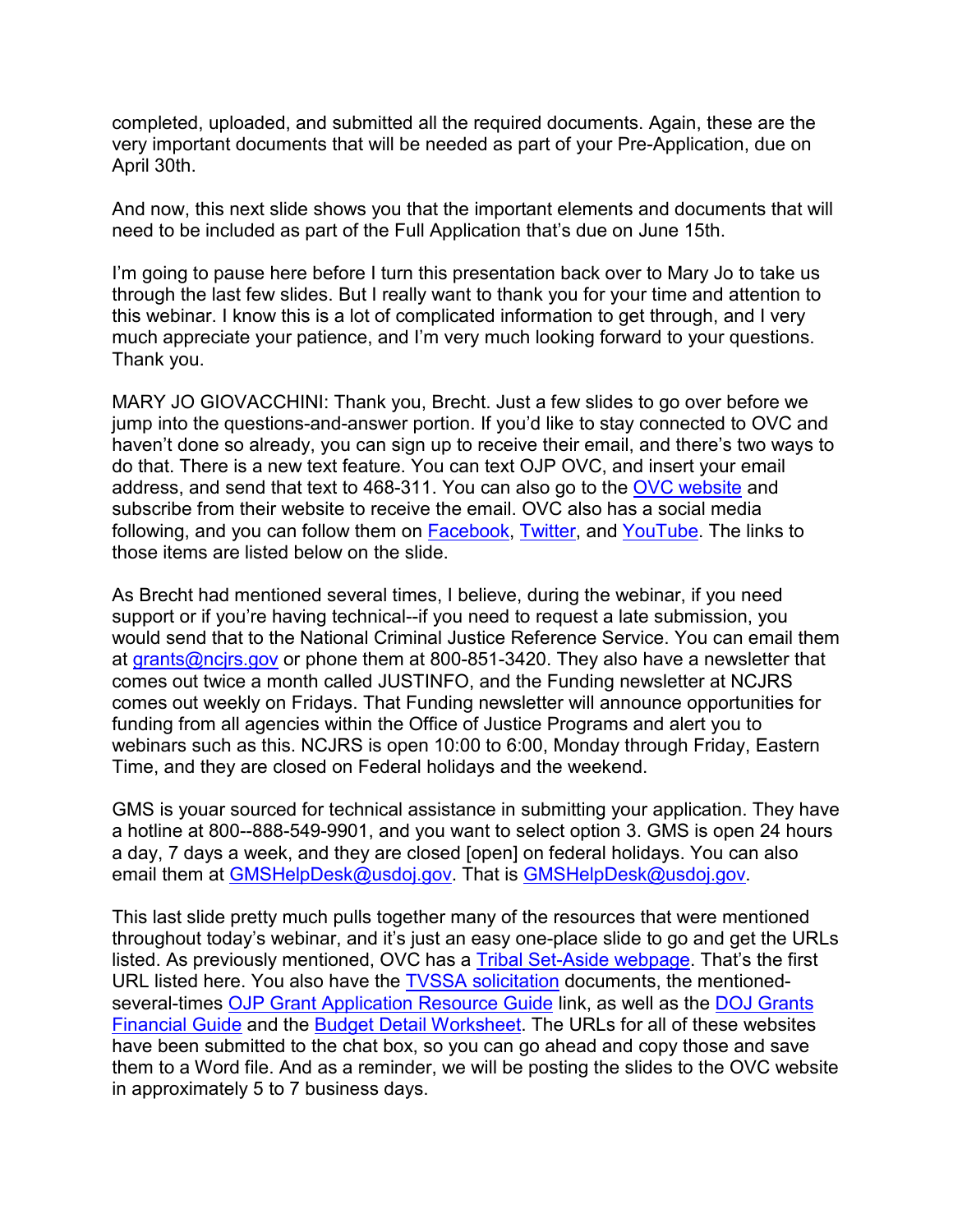And the last slide, I believe, before we get to questions. As mentioned several times to address the Full Application Submission process. during the webinar, there are going to be follow-up webinars, one on April the 13th from 3:00 to 4:30, Eastern Time, and that will cover the Pre-Application Submission, so it'll be identical to this webinar. You can sign up and review that again if you like. And then there will be another webinar on May 21st, from 1:00 to 2:30, Eastern Time, that's going

 your questions to the Q&A box and address it to all panelists or presenters. That lot of people here to help support and answer those questions for you. So we are going to start getting to the guestions. Just a quick reminder--please submit ensures that everybody on our end will be able to see your question. And we do have a

information has been posted. Again, lastly, as a reminder, a recording, the transcript, and the slides for today's webinar will all be posted to the [OVC website,](https://www.ovc.gov/) and we will notify you via email when that

information has been posted.<br>So our first question today is, "Obtaining a Tribal Resolution will be difficult at this time, as most are following the state mandates not to hold live meetings. Therefore, a Tribal Resolution could not be obtained, especially not by April 30th." And I apologize. That's more of a statement. I don't know if you want to address anything about extensions.

 OJP's General Counsel; and Bruce Whitlock from OJP's Office of the Chief Information Officer. Bruce has a number of his team with him as well: Al, Andrew, and Conner, who have been pivotal in helping us set up this somewhat unique solicitation in our Grants BRECHT DONOGHUE: Sure. This is Brecht, and I'm just going to start by saying I'm going to be taking the lead on answering questions today. But as Mary Jo mentioned, I am joined by a number of my colleagues from OJP: Kris Brambila from the Office of Management System. So if there are questions I can't answer, I may be directing the questions to my colleagues.

 other--you know, we'll probably be sending it out over Listservs and other venues. So In regards to concerns about deadlines, that is something we are monitoring carefully. We are very aware that in addition to us now posting a somewhat unique solicitation, we are in also very unique times. And so what I would ask is that if this is of concern, if you could please email either--either one would work--but either the NCJRS email address that was provided by Mary Jo earlier, the National Criminal Justice Reference Service, or that Tribal Set-Aside email that I mentioned earlier, which is [ovctribalsetaside@ojp.usdoj.gov.](mailto:ovctribalsetaside@ojp.usdoj.gov) We're going to be collecting information about the impacts that the COVID-19 situation is having on submitting applications. And if there is updated guidance based on the feedback we're getting from the field, we will make that available as soon as possible on the [OVC Tribal Set-Aside webpage,](https://www.ovc.gov/news/tribal-set-aside.html) as well as any hopefully that addresses--I appreciate the feedback and, again, would really appreciate people contacting us if there are concerns associated with any elements of the applications, as far as the deadlines.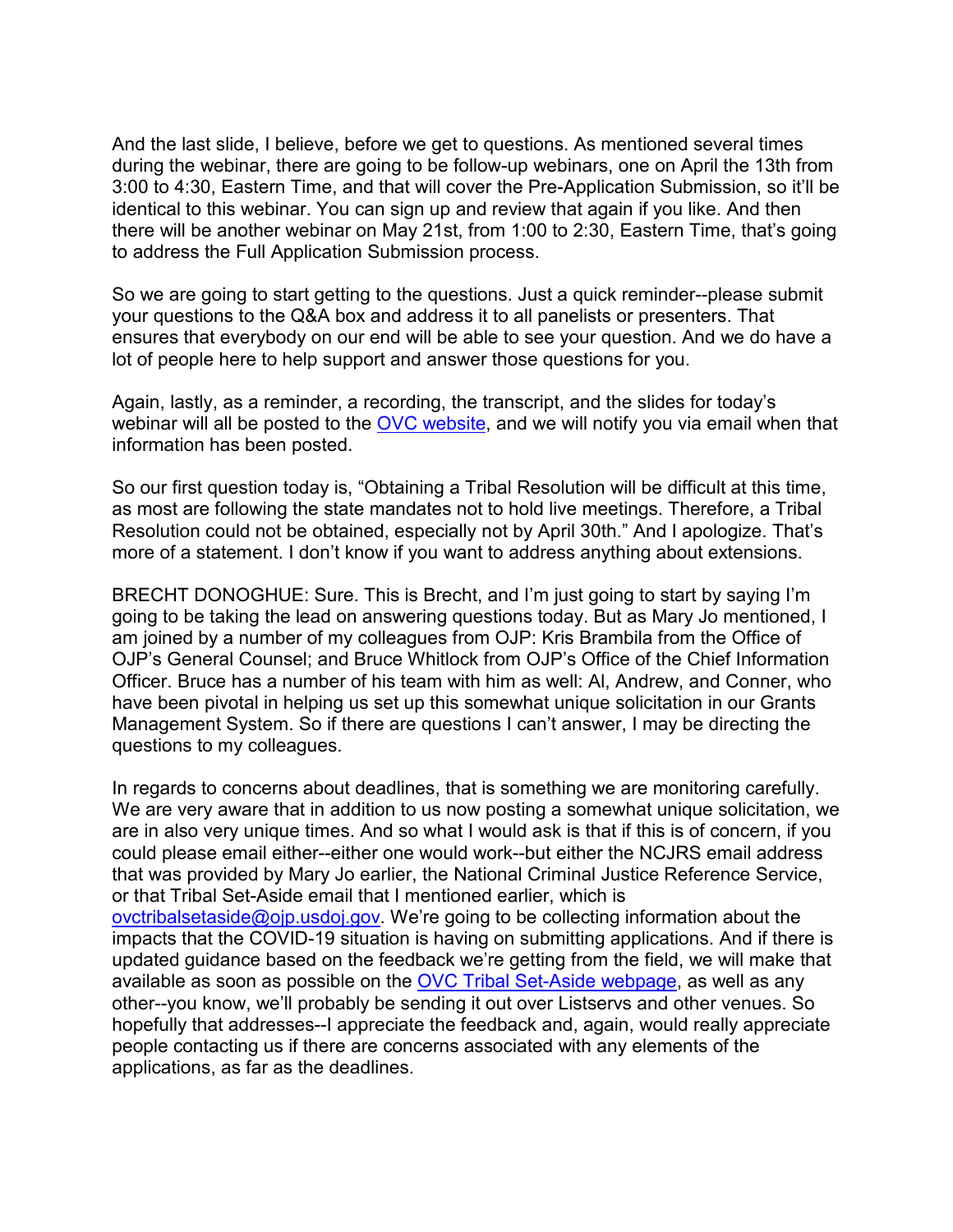2018, and those funds don't expire until 2022, then how would they not duplicate until MARY JO GIOVACCHINI: "If this grant is to build upon our already existing grants from that 2018 grant cycle has ended?"

 you might want to consider is whether or not there is need to expand your existing social workers, that is perfectly acceptable within the bounds of this program. An expansion to an existing program is fine. The only concern would be if it literally looks full years… You might decide, for the first 2 years, we're going to spend minimal funding then could budget the larger proportion of the funding to continuing the program in the BRECHT DONOGHUE: So one thing you might--That's a good question. And one thing program during the years that are currently funded. For example, if you, you know, are currently employing a social worker, but you really feel like your program could use two like you are paying for something twice in both budgets. So, for example, you know, having the same social worker listed under a current OVC award and in this new award. And what you may want to consider doing, again, is if, depending on how large the allocation is for your tribe, if it looks like it would be enough funding to carry through 5 and just sort of, you know, have it maybe as an expansion to, you know, some small pieces of your existing program. But if your program is scheduled to end in 2 years, you subsequent years that are not already funded by OVC or some other grant program, grant.

 MARY JO GIOVACCHINI: "We submitted a Financial Questionnaire for another DOJ grant in January 2020. None of the information has changed. Can we use the same form, or does the certification date need to be more current?"

 tossing this to OCIO to confirm. But I believe what I was told during one of my many, might be some--it might self-populate, but I'm going to actually throw it to Bruce and his Questionnaire needs to be 100 percent uploaded, a new one, or whether any of the BRECHT DONOGHUE: That's a very good question, and I'm going to say what I think the answer--maybe I should just turn it directly over to OCIO. I'm definitely going to be sort of, tutorials by OCIO as to how our Grants Management System works, is that if you are an existing OJP grantee, I believe… Well, let me just ask them. I believe there team to answer the question about whether or not the Financial Capabilities existing information gets transferred over. Bruce, can you all field that one?

 forward and what doesn't carry forward from prior applications. I'm going to presume, BRUCE WHITLOCK: Okay, so this is Bruce. I'm going to pass this over to Al, who is one of our experienced leaders on the Service Support Desk to discuss what carries from this question, that what you're referring to is demographic information that was included on the demographic form on the Consolidated Tribal Application or CTAS Program that was submitted in January/February of this year. So, Al, if you would take on, please?

BRECHT DONOGHUE: Well, wait, Bruce. Actually, Bruce, if I could just--oh, maybe I misunderstood. But I do think--but I think specifically, though, they were asking about the Financial Capabilities Questionnaire, whether or not the information from that--the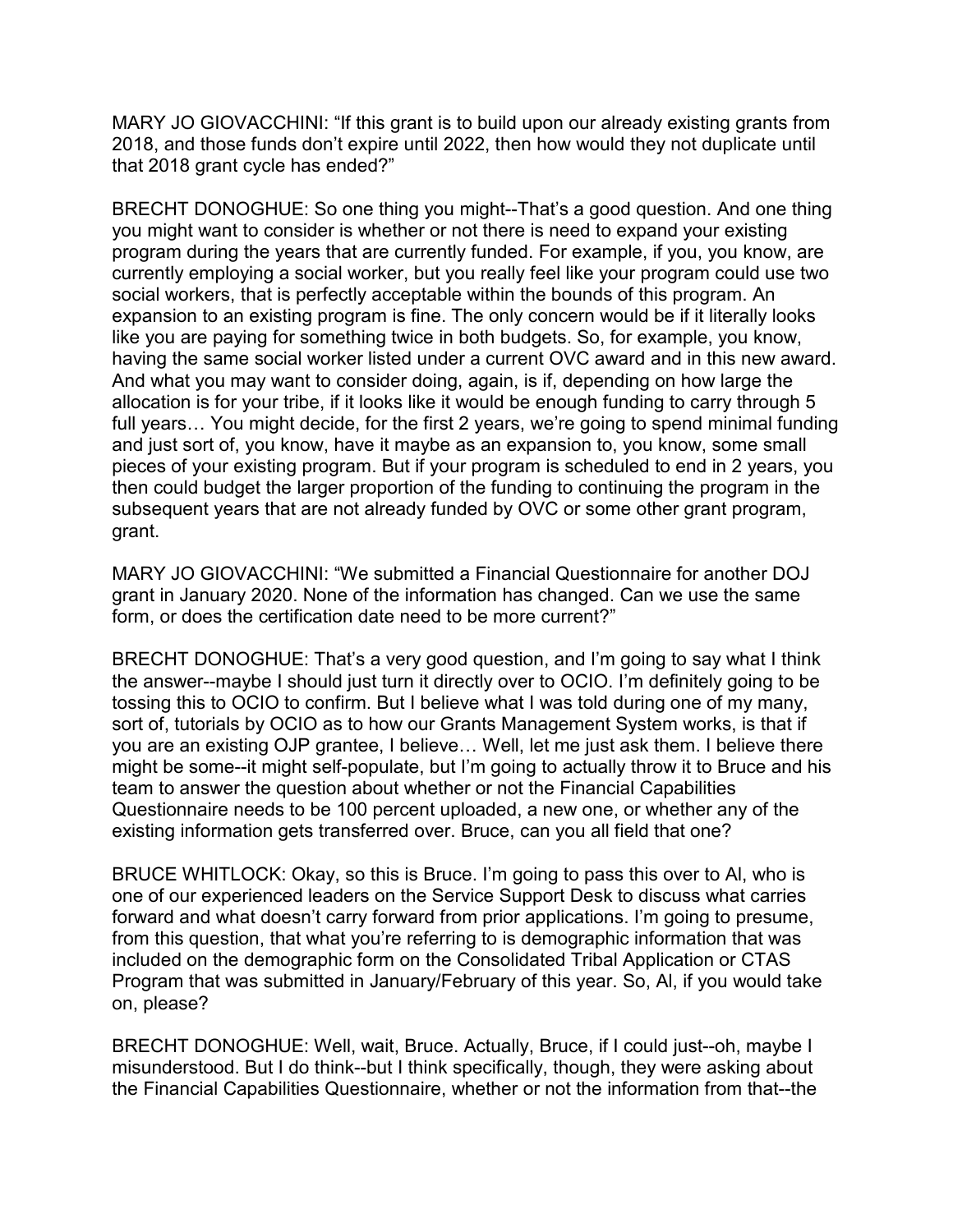person can perhaps--if we're--if either of us--if I'm wrong, the person, hopefully, please write back in and let us know. But that was how I interpreted that question, was the- specific to the Financial Capabilities Questionnaire.

 already submitted a Financial Capability Questionnaire, in the particular account that complete that step. It will already be attached in the application, and they could, if they had more information they need to update it, they could re-download the form to their submitted Applications for this fiscal--for the current fiscal year in another account that complete another FCQ form in their account. Does that--Does that make sense, Brecht? AL RODDY: Hi, Bruce. This is Al. I can answer that question. So, if the applicant has they're submitting their Tribal Set-Aside application in, then that FCQ form will be populated into their Tribal Set-Aside Pre-Application, and they will not need to recomputer and update it, and then delete the existing one that's attached in their Tribal Set-Aside application and then re-upload a new one, if they needed to do so. Other than that, it will already appear in their Tribal Set-Aside application. Now, if they have they're not using to submit their Tribal Set-Aside application, then they will have to

 that is, even if you already have submitted an FCQ and it is--does end up populating need to update, you can simply download the form, update it, and re-upload it back in. And it should still save you a fair amount of time, as far as filling out the entire form. Thank you, Al, and Bruce. BRECHT DONOGHUE: Yes, Al, that was great. And the only thing I just would add to into your Pre-Application, please be sure to review it carefully to make sure that it is still up-to-date and accurate. So that we don't end up having to come back to you, if there are questions or issues down the road. So, as Al alluded to, if there's something you

 3's with each tribe's authority signing?" MARY JO GIOVACCHINI: "If the consortia consists of 3 tribes, then should each tribe and its official sign page 3 of the Population Certification, so there would be three page

 of the three tribes that are part of the consortium, the only signature you would need on BRECHT DONOGHUE: So I'm going to start off answering this question and then toss it to Kris, in case he has anything to add to what I've--or to correct me if I'm incorrect. But my understanding is that the only--you would only need… Assuming that you have bylaws that--or other legal authority that the consortium is authorized to apply on behalf the Population Certification Form would be the--for the tribe that--I mean, for the person who is applying in GMS on behalf of the consortium. But I'm going to stop there and toss it to Kris because he may want to correct me, if what I just said is not correct.

 form and also the authority to--the basis of those numbers provided. That said, I mean, KRIS BRAMBILA: This is Kris Brambila. Yes, Brecht, you're correct. The--you know, the organization submitting the application for the consortium in that instance would--that official would sign. So whoever's the submitting and the operating official from the consortium would sign the certification. The consortium would have to maintain documentation from each tribe that substantiates the numbers put on--included in the if… I don't know that we would reject if you, you know, if you had each tribe sign, you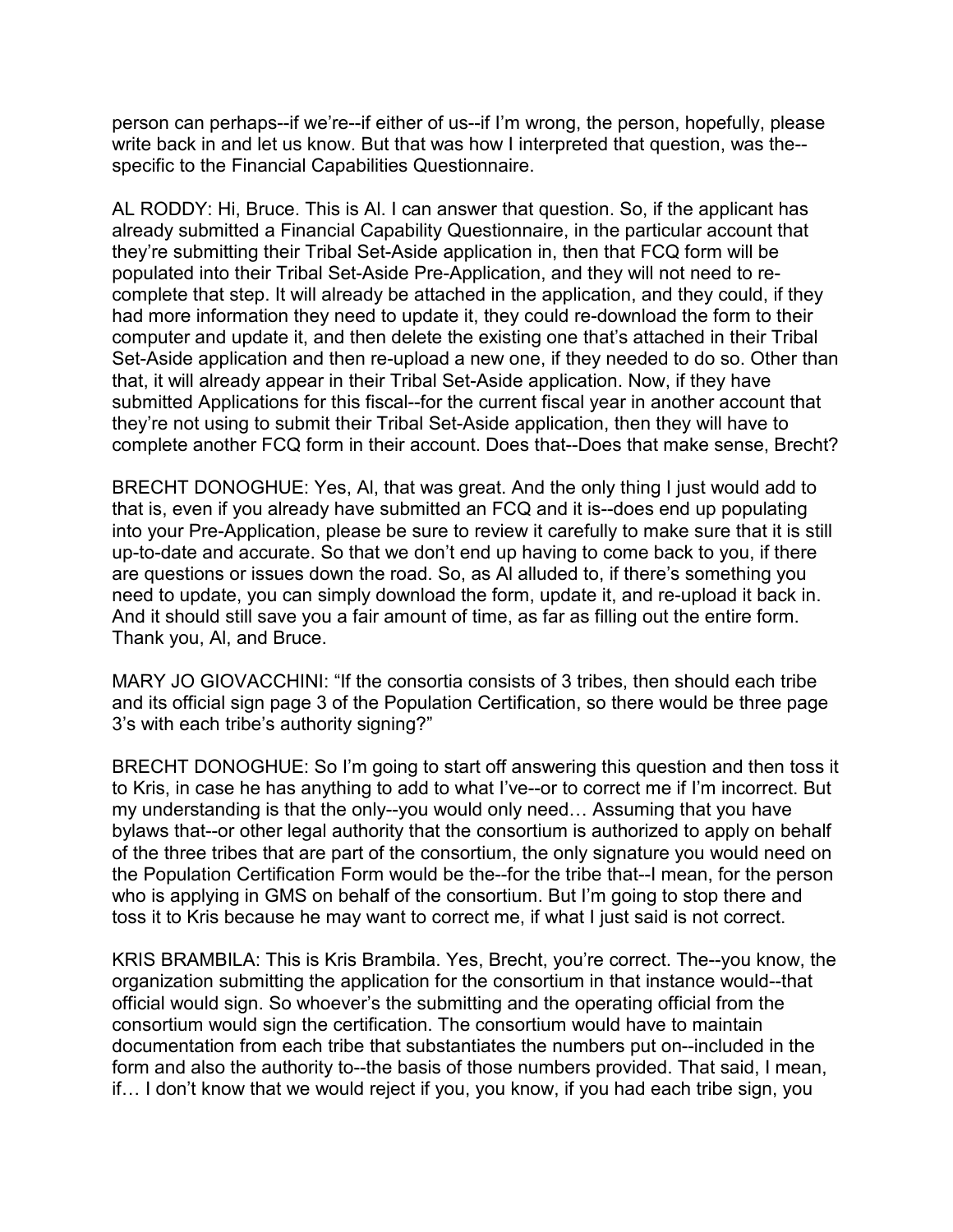know, the signature page. But I think we're preferring just one form, you know, one signature from the signing, from the consortium, and then the other documentation would be maintained in the files of the organization applying.

 MARY JO GIOVACCHINI: "How long after April 30th will we know if we are invited back for Phase 2?"

 contact on, or around, May 15th. BRECHT DONOGHUE: What we are currently projecting--so, unless something really unforeseen happens, is that we will turn this around in two weeks, so the date that we have set is May 15th. I would love it, if it was earlier. I don't anticipate it will be. So I think you should be looking for an email to your authorized representative and point of

MARY JO GIOVACCHINI: "At what point will we receive our allocation amount, when we get an email that approves the Pre-Application so that we can develop a budget?"

 BRECHT DONOGHUE: So, again, that would be on, or around, May 15th. So, the way information as part of their Pre-Application. That will be--that is form we've been talking possible. And then, we will be sending out an email, as I mentioned, to the point of contact and the authorized rep. That email will notify folks that they need to log in to the and that will have an Excel spreadsheet that will have the allocation amounts for each applicant that applied. Those allocation amounts will also be available on the OVC website. But it may just be easier to go to one place. And so, at that point, as soon as associated documentation that's needed. that we will be doing this is we will be having the applicant submit their population about, as well as the other, you know, the information included on the SF-424, the Financial Capabilities Questionnaire. Once we receive that information on the--oh, sorry, and the Tribal Resolution for Consortia and Designees… Once we receive the information--We can only run the formula and tell applicants how much they are eligible to apply for once we know how many applicants are going to apply. So we need that information from all the applicants to run the formula. So after April 30th, once we have all of that information from all of the applicants, we will run the formula as quickly as Grants Management System in order to submit a revised application. And as part of that, you will get essentially a link to that same website that I've been mentioning that has all of the guidance around the solicitation, that has the Population Certification form, that has the Financial Capabilities Questionnaire form. You'll get a link to that website, you get that email, you can then immediately start working on your Full Application. And at any point thereafter, up till June 15, submit your Full Application with all the

 MARY JO GIOVACCHINI: This is similar to an earlier question, but I'm still getting it to read it. "I found the description that this complements and builds on OVC's prior Tribal Victim Services Set-Aside Discretionary Funding Program created in Federal Fiscal Year 2018. Does this mean, if we received funding in 2017, we can't apply?"

 fact that the amount of funding for the Tribal Set-Aside has exponentially increased BRECHT DONOGHUE: Oh, no. No. That was--no. It was more that was a nod to the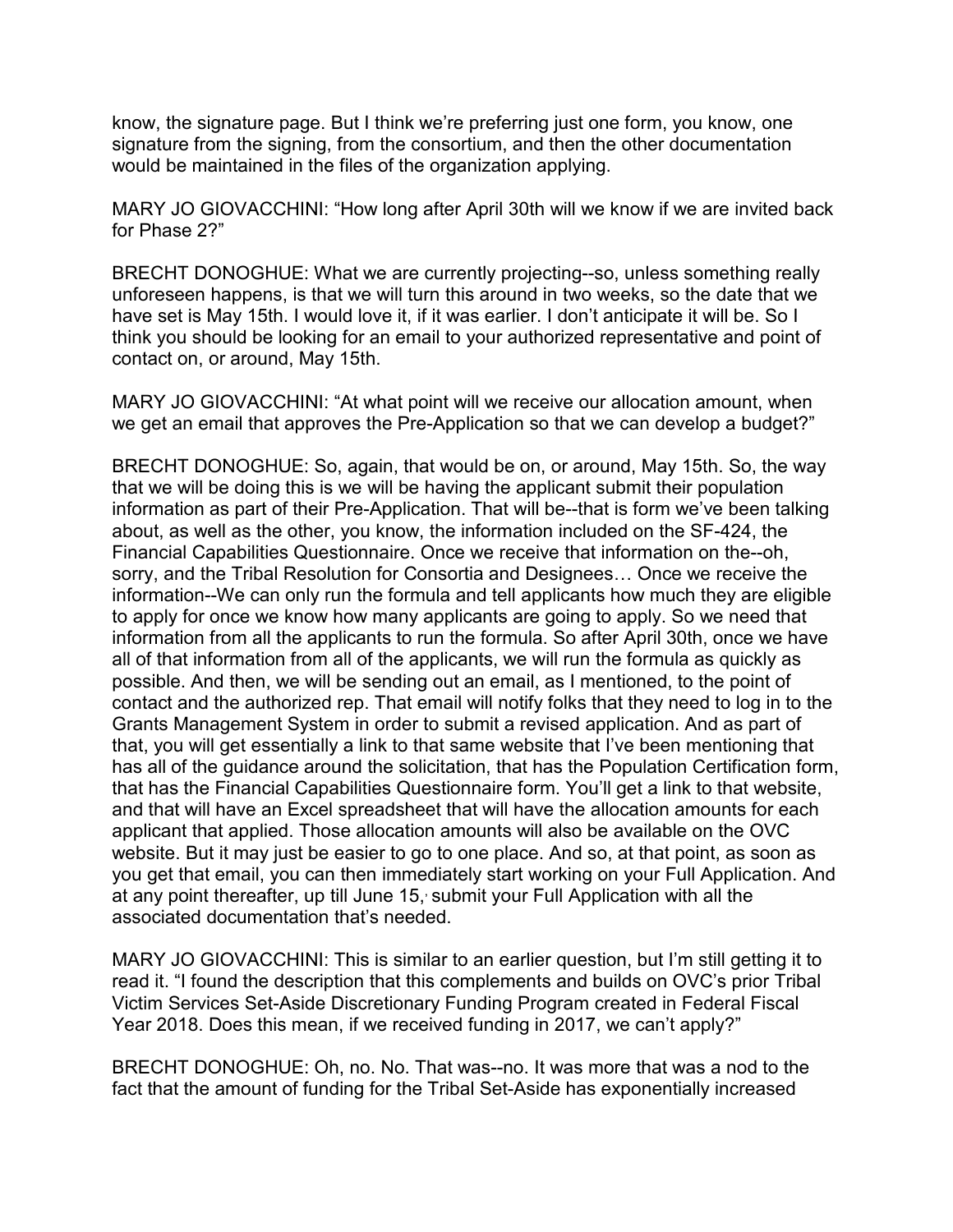could--you would be, you know, doubling the cost of something that really, you know, since 2018. But all--anyone who had--anyone--all… Any Federally-recognized tribe, designee, or consortia is eligible to apply, regardless of whether or not they had previous OVC funds, OVW funds, DOJ funds. The only concern, again, would be if you were literally proposing to fund the exact same, this thing. So that essentially, you should only be listed under one award.

MARY JO GIOVACCHINI: "Wouldn't 1 year be January 1, 2021 to January--or excuse me. …to December 31, 2021? And then January 1, '21…"

BRECHT DONOGHUE: Oh, yes, yes. That was me. Sorry about that. Yes. Thank you. Yes. That was me, probably reading too quickly in my notes. Yes, it would basically be a calendar year. So thank you for clarifying that for me.

MARY JO GIOVACCHINI: Sorry I stumbled over those dates. "I see the certification includes a count of non-members. Must all services be provided to members of a recognized tribe? Or are others living on the reservation eligible for services?"

 something I actually really like about it, is that it is 100 percent leaving it up to the tribes 100 percent your prerogative as a sovereign nation to tell us who you will be providing BRECHT DONOGHUE: So the examples that were provided on the certification form are purely examples. The thing that is really unique about the solicitation this year, and to tell us what your population is. So if you would like your pop--your--when you're considering who you will potentially be providing victim services to, if that includes people living on your, you know, in your community who are not tribal members, that is the numbers to. It's simply that we need to understand, for our own purposes, what you're counting as part of your population, which is why we're asking you to provide the very brief explanation as to what your population includes. But, again, it is up to you to tell us whether it's enrolled members, whether it's your service population, whether you're going to use Census data, and basically look at who is living in your tribal lands, That is up to you.

 your tribe keeps enrollment records, that is perfectly acceptable documentation as far know… We plugged in these different Census tracts and pulled up our Census data. And that is what we used." And, again, that would be documentation for our purposes. It And I think I also saw a question come by earlier asking specifically about the "documentation you need." Again, you know, Kris may be able to speak to it further, as far as what would be appropriate for documentation. But to my mind, it just needs to be documentation that--such that a reasonable person, again, can understand that there is a credible basis for what you have told us your population number is. So, for example, if as our purposes. If instead you opt to use Census data, you can literally just, you know, make a record of, "We went to the Census website on this date. We ran these, you just needs to be something so that when we come and we say, "How did you arrive at this number," we understand that it is something that is based on a reasonable--a reasonable understanding of what your service area will be or your population is, and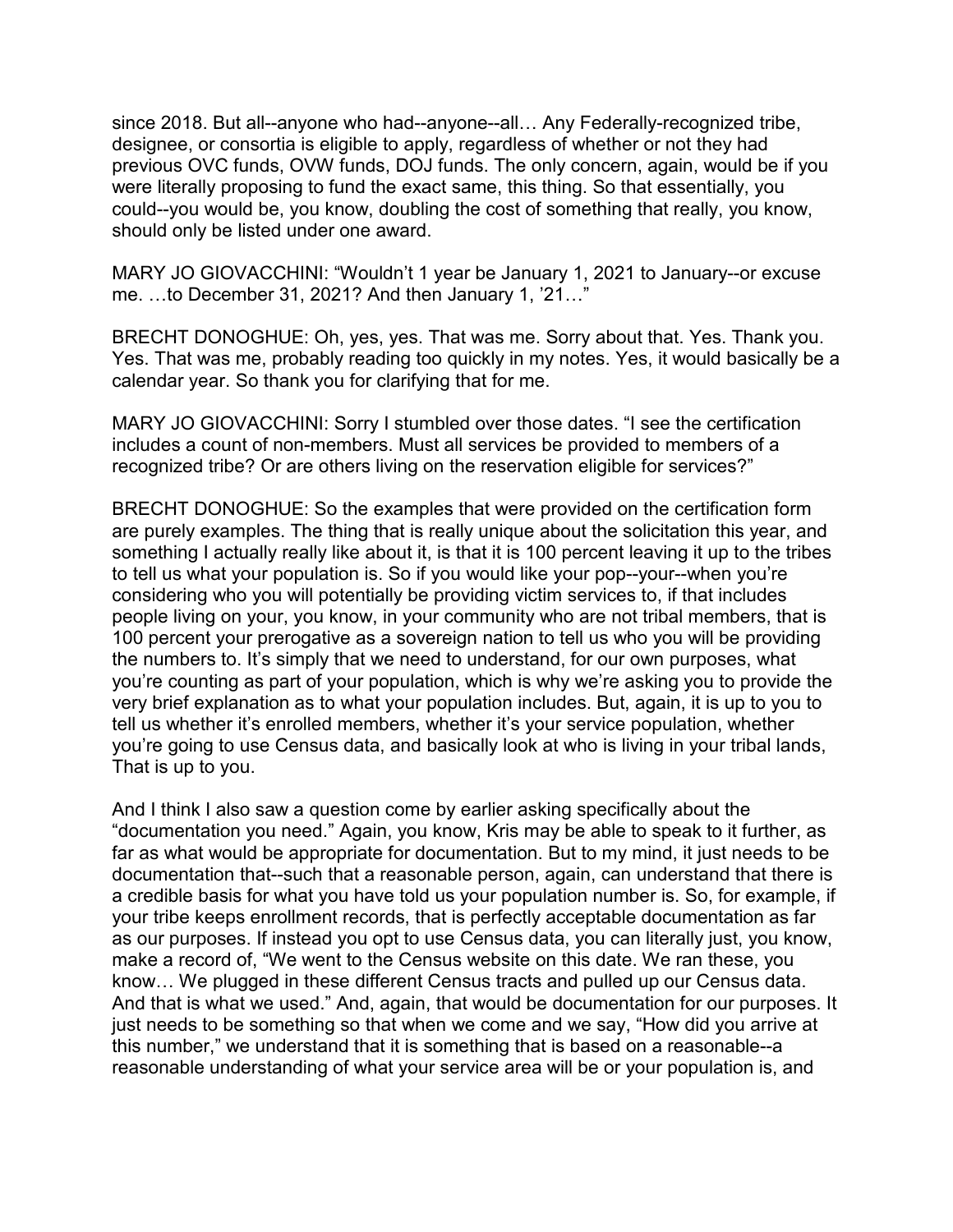not just, you know, something that was picked out of the blue. So, Kris, do you want to expand any more on the documentation? Or did I cover it?

 KRIS BRAMBILA: Brecht, I think you covered it very well, actually. I would just add that, basis, essentially, that you use in other programs for your tribe, for example, or in other you know, I think to the extent that your tribe can rely--or if you're applying on behalf of a tribe, say, if you're consortium or a designee--if you rely on an established population contexts, that could be helpful. We're certainly not asking tribes to create new numbers here. You know, we're really looking to make it a low bar, essentially, to identifying some existing statistics that your tribe relies on in other contexts and then, you know, provide those in this context. And so, you know, I think to the extent you can find something that already works in another context, that would be a defensible way to do it.

MARY JO GIOVACCHINI: "If an applicant plans to request to use their own TTA provider once they are a grantee, do they need to budget money for TTA in their June 15 application?"

BRECHT DONOGHUE: Yes, I would recommend that they do that.

 that submit Pre-Applications, OVC would then anticipate allotting 63 percent of the MARY JO GIOVACCHINI: "If there's \$125 million in funding and there are 225 tribes available funds to the base, which would result in a base amount of \$350,000 per applicant. Does this mean that each tier will start with the same base?"

 question, they may be familiar to you. They came from the framing paper, which certain number of tribes applied, given a certain amount of funding. So that base, as I said in the slides, may vary a little bit, depending on how many folks actually apply. But I example where 225 applicants applied, that got us to about 63 percent of the total BRECHT DONOGHUE: Yeah. Well, so let me back up and say, in answer to the very last sentence of that, "Will every tier start with the same base?" Or let me modify it and say, "Will every applicant within a tier start with the same base?" The answer is yes. I will note, though, that those numbers that you just said at the beginning of your basically was sort of setting up, like, essentially an example of what would happen, if a think roughly, our goal was to--this is, again, subject to how many applicants we get--but was to arrive at around number that was around \$350,000. So in the case of the funds.

MARY JO GIOVACCHINI: "Please advise a little bit more about how to change a profile in GMS. While our signing authority is correct for our current grants, on the profile section only, the authorized representative is incorrect. For years, we have tried to change it."

 BRECHT DONOGHUE: This is where I am 100 percent happy I have folks from the Office of the Chief Information Officer on the phone. Bruce, can one of your team help with this question?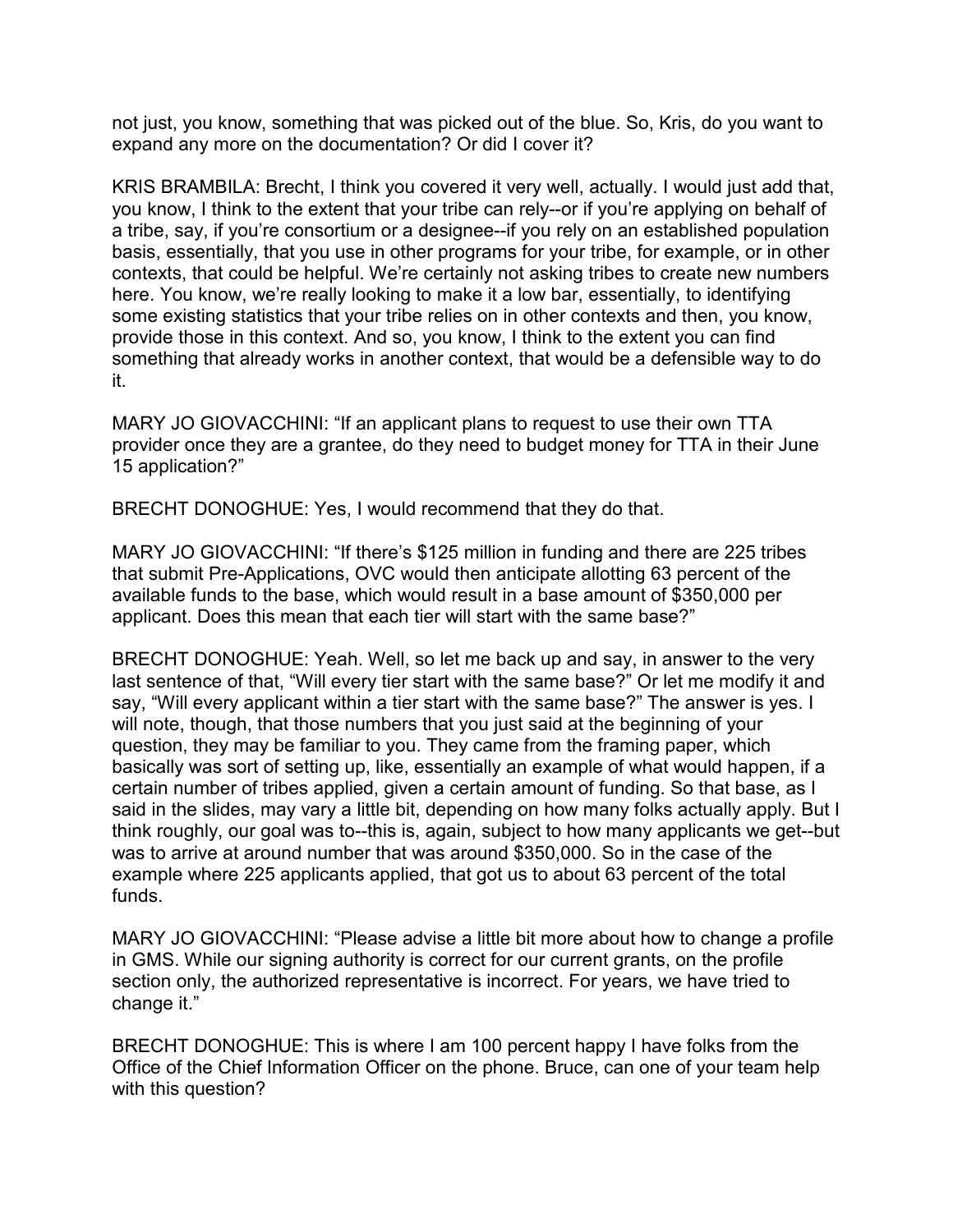this in the background since the question's first entered into the column, and I think we've got a good answer for i<mark>t.</mark> BRUCE W. WHITLOCK: Sure. Al's going to walk through this. We've been discussing

MARY JO GIOVACCHINI: Go ahead. Bruce, you're back on mute.

BRUCE W. WHITLOCK: Al?

MARY JO GIOVACCHINI: Oh, Al? Are you going to answer?

AL RODDY: Yup. Sorry. Sorry. I didn't realize I had to take myself off mute.

 authorized representative in the GAN. This is how GMS has worked for a long time and probably, you can figure at this point that that's being replaced in another 6 months. So application that you submit for Fiscal Year 2020. The GAN, again, will not update that information in the account profile. It will only update it if a GAN is done, it will only So this is regarding changing the authorized representative in the profile with a GAN. Unfortunately, the account profile is not updated with the most recent signing official or right now the way that you need to change the signing official in your application, in your account, is when you start your account, it will pull the old person in the profile, it will pull their information onto the "Assurances and Certifications" screen. You just need to change that information on the "Assurances and Certifications" screen with each update it for all the awards that are contained on the GAN.

MARY JO GIOVACCHINI: Next question: "When will the project's start date be if we are awarded?"

BRECHT DONOGHUE: It would be January 1, 2021, regardless of how long your project period--how long you choose your project period to be.

MARY JO GIOVACCHINI: "I understand that it reads eligibility is for federal tribes. Can nonprofits partner with tribes? And would this be eligible as a consortia?"

 BRECHT DONOGHUE: If I'm understanding the question correctly, I would imagine it would be more likely that it would be as a designee. Typically, a consortium consists of multiple tribes, unless the nonprofit… Yeah, I think it would be a designee. And so, again, as a designee, you would need a tribal resolution or other documenting information showing that you are authorized on behalf of the tribe to submit an application on their behalf.

MARY JO GIOVACCHINI: This question is…

KRIS BRAMBILA: Brecht, this is Kris. If I could chime in?

BRECHT DONOGHUE: Oh, please.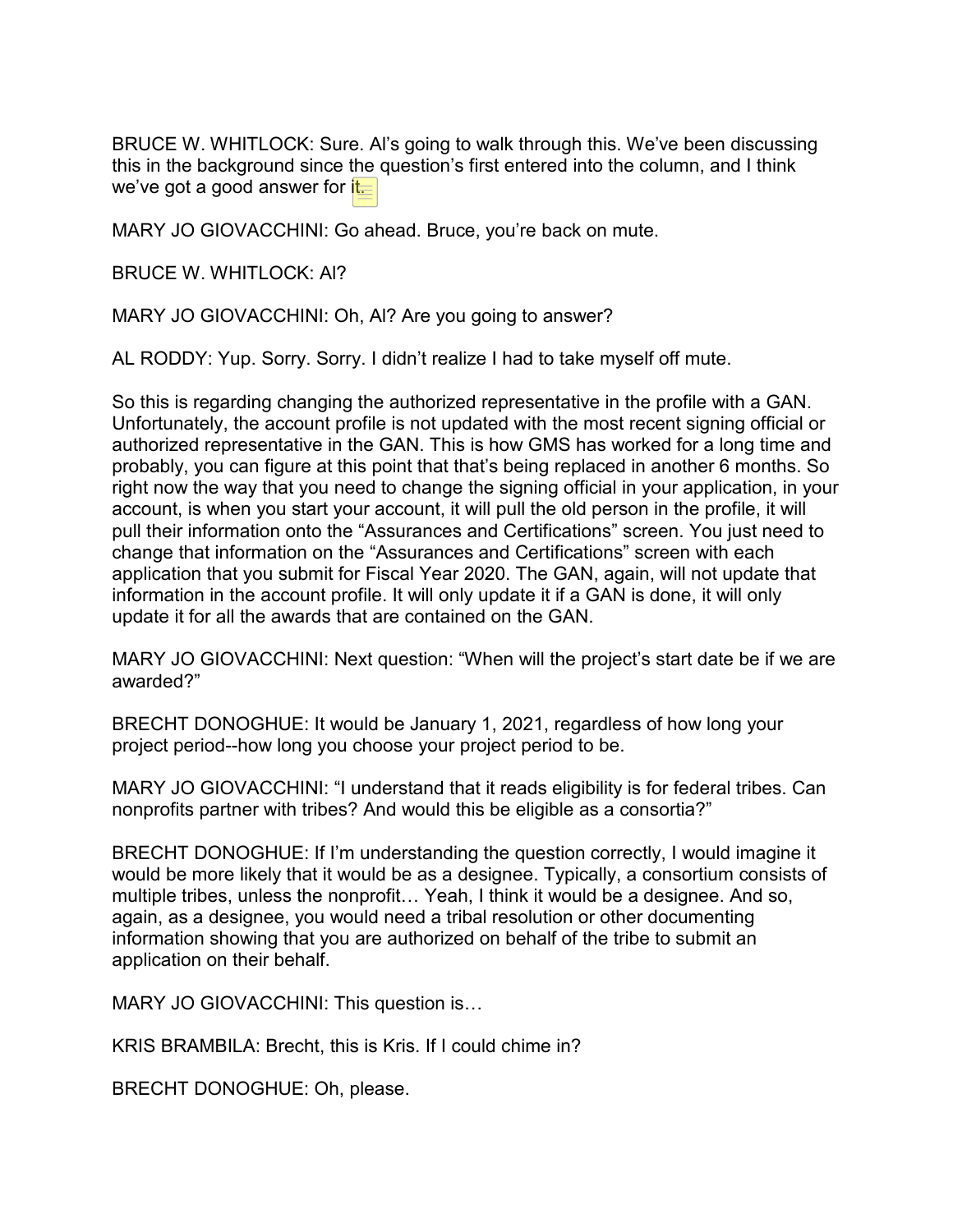KRIS BRAMBILA: In terms of applying on behalf of the tribe, I think, you're totally correct there. They would need that authorization. Another way that a nonprofit could participate, if a tribe wanted them to, would be as a subrecipient. If they tribe applied themselves and then included that nonprofit in the budget as a subrecipient.

BRECHT DONOGHUE: Of course, yes. Thank you.

 KRIS BRAMBILA: But a nonprofit would need authorization to apply on behalf of the tribe if they are actually the applicant.

BRECHT DONOGHUE: Thanks, Kris.

 MARY JO GIOVACCHINI: This next question is similar to an earlier one, but I am going to read it again, in case the answer was missed. "If our program provides services to the general population in the geographic service area, do we use that population number for our tribe's population certificate, or do we use the actual population of the tribe?"

 population to be, as long as you have reasonable explanation for how you arrived at population that includes, for example, non-tribal members as part of your geographical BRECHT DONOGHUE: Again, this is the part is, I think, unique about this program, and I hope beneficial. Which is that you, as the tribe, will tell us what you want your your population number. If you were providing or anticipate providing services to a area, it is--that is a reasonable thing to do. And we just need to understand how you arrived at your total population number. So you would need to, in your brief explanation, explain, you know, the number that you were giving and where you came up with those numbers.

 MARY JO GIOVACCHINI: The next question's about the Pre-Application checklist. "Is that is solicitation as well?"

And I believe that's on page 36. Is that correct?

 BRECHT DONOGHUE: It should be. I don't have the population--I mean I don't have the solicitation up right in front of me, ironically. But, yes. I mean as far as I know, yes. The checklist does include the Pre-Application. And, again, it also is in the slides, and it appears, sort of, in multiple places in the solicitation. But I'm 99 percent sure there is a checklist at the end that includes specifically the information that's required for the Pre-Application.

MARY JO GIOVACCHINI: Is the slide I'm showing correct, Brecht?

BRECHT DONOGHUE: Yes, yes.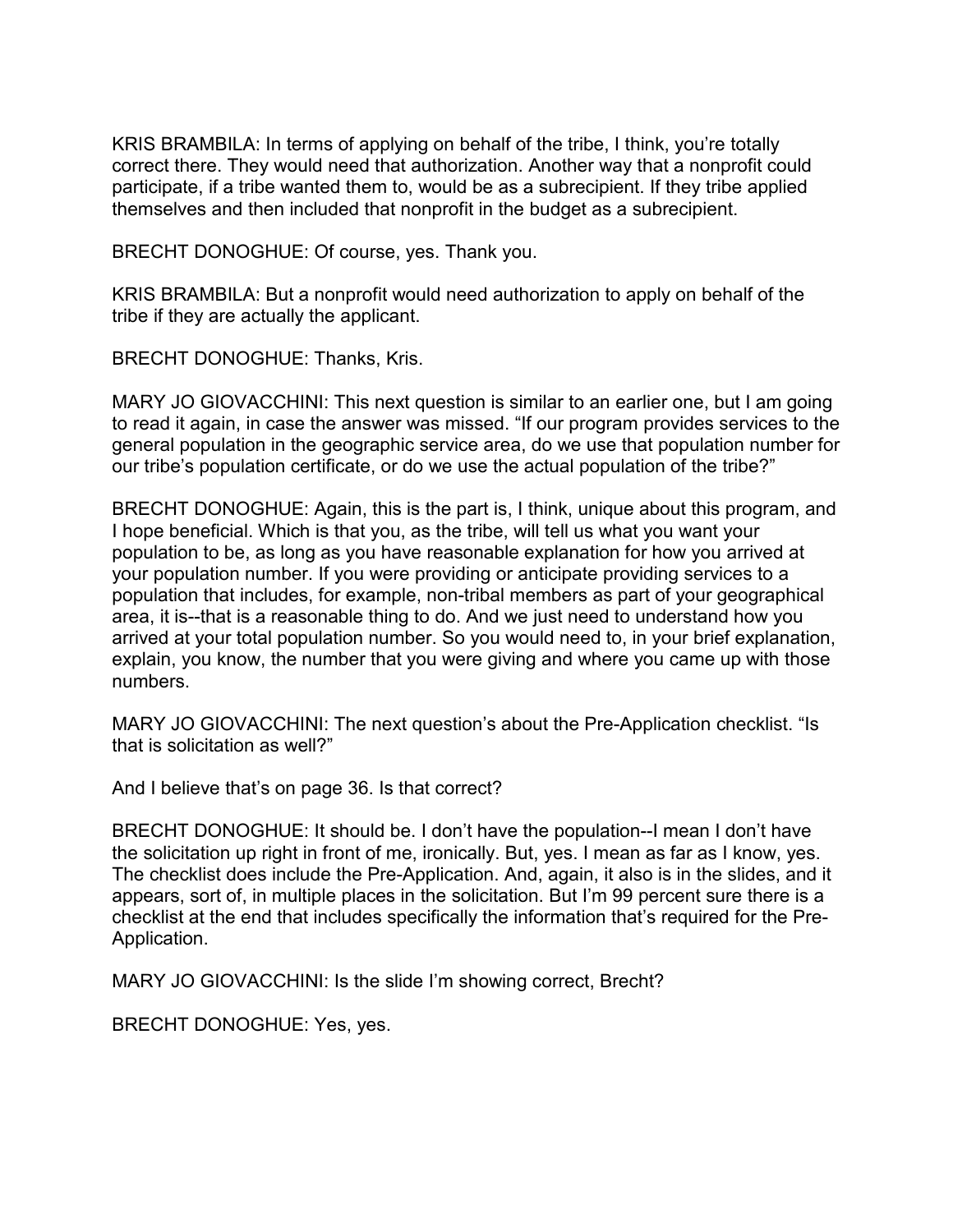MARY JO GIOVACCHINI: So that's… It is on page 36, according to this slide. And then the items that are needed for the Full Application are also listed on page 36 of the solicitation.

BRECHT DONOGHUE: Thank you, Mary Jo!

MARY JO GIOVACCHINI: You're welcome.

 BRECHT DONOGHUE: It's one of those things where all of a sudden, you start to wonder, "Wait! Did we forget it?" But, no, it's in there. Good.

BRUCE W. WHITLOCK: Brecht.

MARY JO GIOVACCHINI: No, and I didn't want to misspeak.

BRUCE W. WHITLOCK: Brecht. Brecht, this is Bruce. Can I chime in for a second?

BRECHT DONOGHUE: Sure, of course.

 BRUCE W. WHITLOCK: For the applicant, when they are using the Grants Management System to file their application, there are a number of sequences that you are required to complete before the application is considered ready to submit. And one of the final steps is a checklist for the system requirements. So requiring that you have submitted SF-424 information, that you've done your certification assurances, that you have uploaded the files. So it will check all of those as you are doing that work, and help you ensure that if you need to go back and complete something, which is marked "incomplete," you're able to do that. And the instructions for that are included in the Appendix on how to use GMS.

BRECHT DONOGHUE: Thank you, Bruce. That's very handy. And I had forgotten that. So thank you.

MARY JO GIOVACCHINI: "Did I understand correctly that if we are Pre--if we are approved for the Pre-Application, then DOJ will notify the tribe of the award maximum for our specific application?"

 be on an Excel spreadsheet that we are actually going to be listing online. We're not actually going to be emailing everyone the Excel spreadsheet. But, yes. Everything BRECHT DONOGHUE: Yes. Well, yes. My only caveat to that is the actual amount will else--assumed in that question is correct. You will receive a notification. It will go to the authorized representative in your grant application as well as the point of contact. It will tell you to log in to the system. And it will give you information about the next steps. And it will include a link to the website that will show you the Excel spreadsheet, on which you can find your eligibility for your--how much you can apply for.

MARY JO GIOVACCHINI: "Will this grant replace the CTAS Purpose Area 7?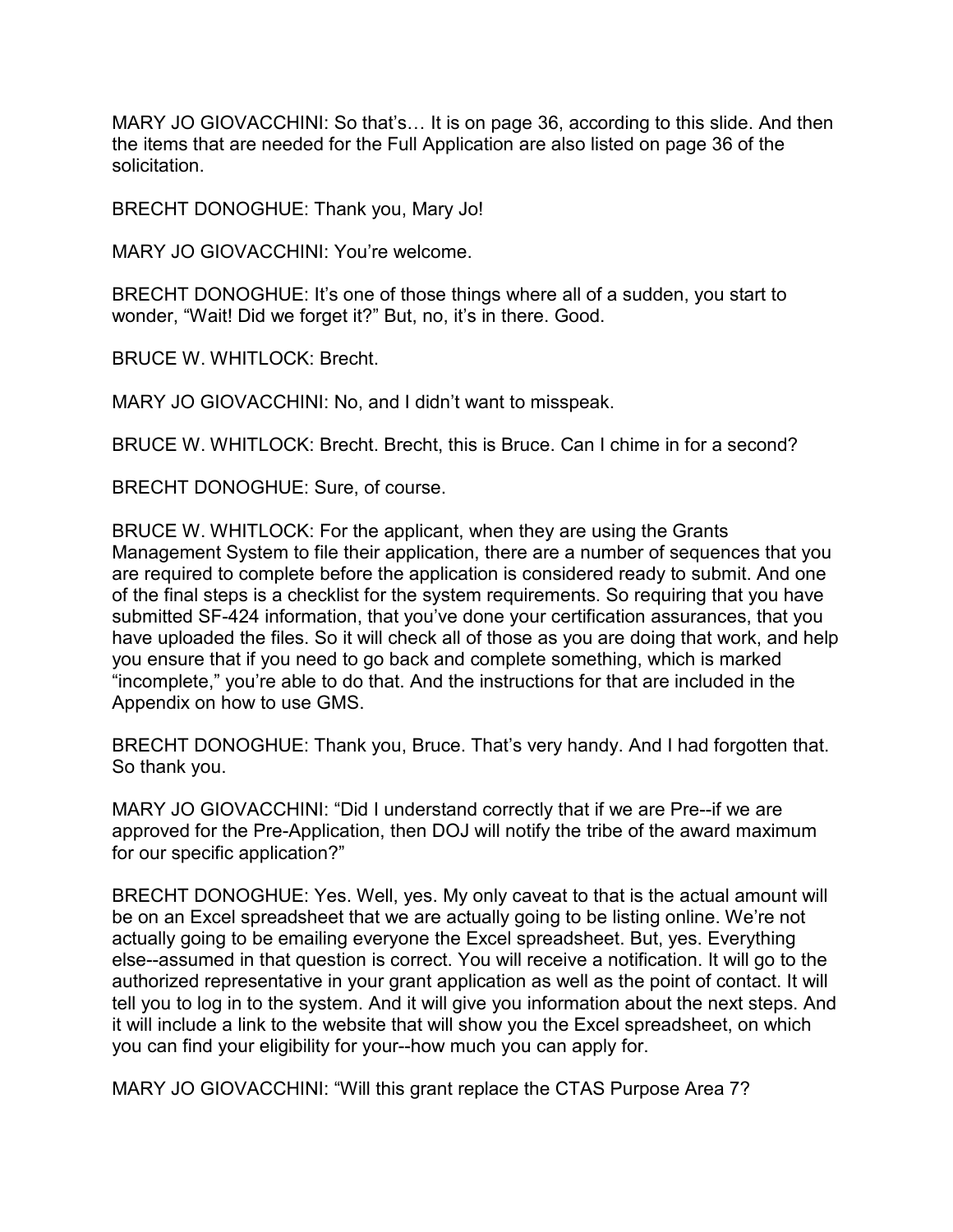that it would be almost impossible to do it under CTAS, which is why we pulled it out as BRECHT DONOGHUE: Yes, yes. CTAS Purpose Area 7, is we're not doing this under CTAS Purpose Area 7. And, I mean, if you're familiar with CTAS and familiar with what we're doing right here, you could sort of see there's such very different processes now a separate solicitation.

MARY JO GIOVACCHINI: "Is the formula based upon 2019 funding awards?"

 know, \$125 million and if there were 225 applicants, that was somewhat roughly based then… I would say no. I mean, essentially, the formula sort of stands on its own, again, on the amount of funding available and the number of tribes who apply. BRECHT DONOGHUE: I'm not entirely sure I understand the question. I guess what I would say is, I mean, the formula… The example we provided in the solicitation of, you on Fiscal Year 2019, although actually we didn't have 225 applicants there. So even regardless of fiscal year funding. And the whole idea is that it can be adjusted based,

This may also be a good time to mention, as we said in the solicitation that, you know, I think many of you are aware that this, you know, this is the first time we're doing this. This is a learning process for us. I would like to think that there will be no bumps and hiccups and issues. But, you know, inevitably, I imagine there probably will be. So as soon as we get through this fiscal year's awarding process, we will be going back to the drawing board; looking at what worked, looking what didn't, talking to tribal representatives and, hopefully, holding additional consultations to understand how it worked and how it didn't, and then making adjustments as necessary as we go forward.

 requested more funding because of special needs. So if tribes don't apply, will they remove it?" And I'm not sure what they mean by "it." And, "As it's a special grant, only MARY JO GIOVACCHINI: So this question is, "The history of this grant is that tribes one before, will it be offered again next year?"

BRECHT DONOGHUE: So I'm not entirely sure. Yeah. I think maybe the concern is that "if tribes don't apply for funding, will the tribal set-aside go away?"

MARY JO GIOVACCHINI: That's kind of my take…

 BRECHT DONOGHUE: Yeah, I mean, I can't speak to that. That ultimately, will be hands. But as far as this year, hopefully, we are well-positioned to, you know, get Congress'--that will be left up to our appropriators. But what I would say is that the idea behind the formula is that we know what our total amount available is. And then we, you know, because we have, that we're using a formula, it maximizes the dissemination of the funding because we don't essentially "leave money on the table." So assuming that there is a need, we will be able to, you know, get that money out to the field. So, I can't speak to what will happen in the future about the tribal set-aside. That is out of our money out to wherever there is need in Indian Country.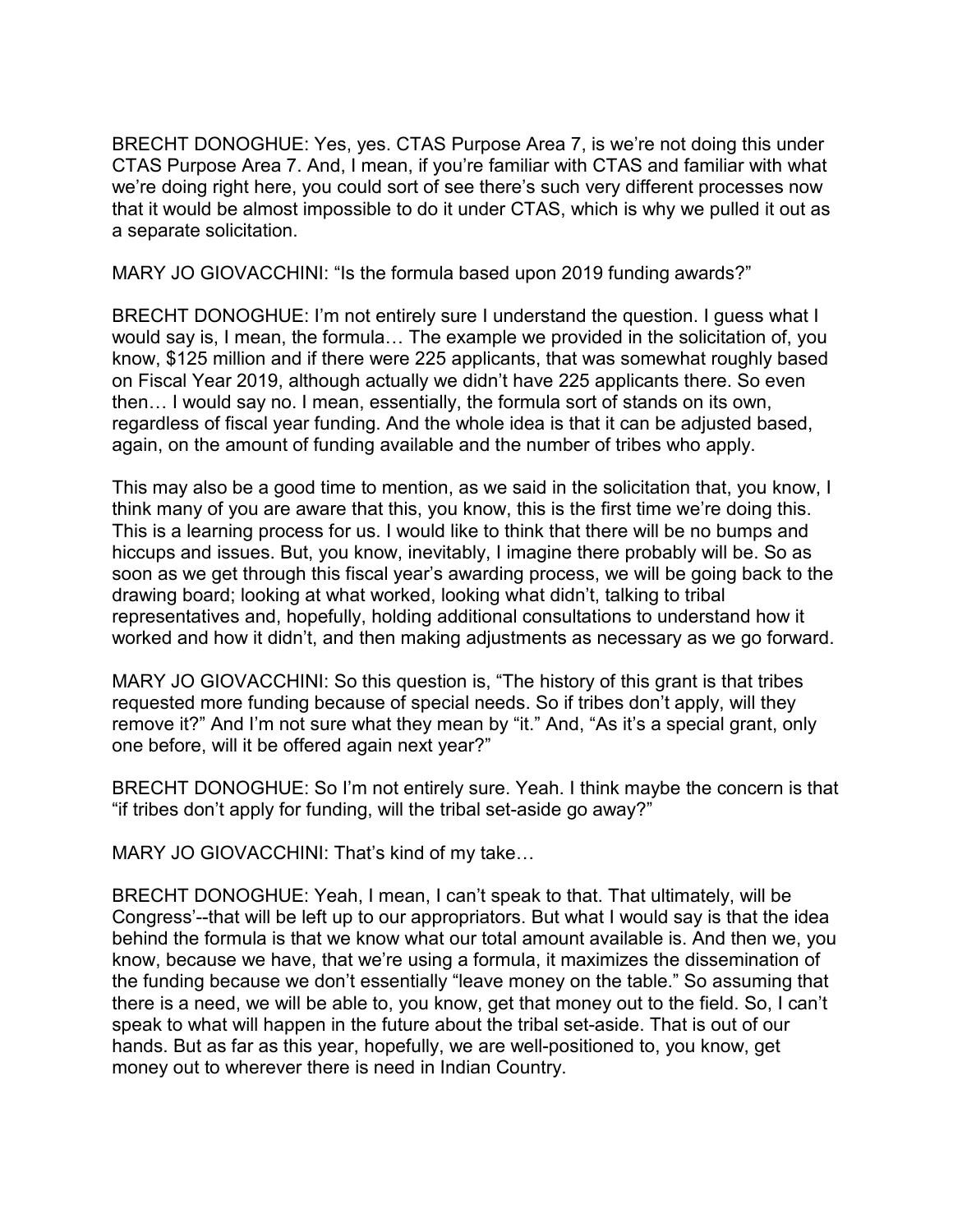MARY JO GIOVACCHINI: "What do we do if our service area is also covered by another tribe?"

 need to put our heads together a little bit and think about. But I'm going to toss it to BRECHT DONOGHUE: This is me thinking.This is what the silence means. Hmm. That's… Kris, you have ever--any immediate thoughts on that? That may be one we you…

KRIS BRAMBILA: Yeah.

BRECHT DONOGHUE: …and see what your initial thoughts are.

 numbers are just because there are so many--so much variation in each tribe's already, kind of, made some of those--some of those decisions as to, you know, what know, that might be helpful. But, you know, I think we might need to put our heads together and think about that a little bit more, Brecht. But, you know, essentially, we are instance. And so, you know, that's ideally… You know, I think that's the way to look at it, about that a little more offline and get back to the folks about that. KRIS BRAMBILA: You know, I think OVC is not really prescribing how tribes should determine what their service areas are or what the most appropriate population situation. So, you know, I think that's something, you're probably, likely that you need to look at it your tribe's situation in terms of, you know, who do you intend to provide services to in terms of, you know, if it's a tribal population or if it's a service area. You know, it looks different--a little different for every tribe. And drawing some reasonable lines there. Again, I think looking to other programs in which, you know, where you've your tribe would cover versus the adjacent tribe or neighboring tribe; that would be, you looking for the tribes to propose, you know, their own solutions to these in the first is, well, what does your tribe do in other contexts? But, you know, maybe we can talk

 MARY JO GIOVACCHINI: This is another question "regarding the funding amount. They want to confirm that it's going to be \$350,000 per year, for up to 5 years."

 anticipate that would happen. But it could. And, similarly, if we end up with far fewer actually larger than \$350,000. So, I mean, \$350,000 is really, sort of, what we're aiming many folks are going to apply, we don't know what the total amount is going to be. BRECHT DONOGHUE: No. No. No. So, it could be very different than that. I mean, again, that was used for purposes of example of how the formula will ultimately be run. We are going to aim for a minimum of \$350,000, but, again, if we, you know, suddenly had, you know, 400 tribes apply, that number might have to be reduced. I mean, I don't tribes applying than have in the past, we might end up with a base amount that's for. So I think, you know, it might be safe to say--I mean, again, sorry. Siren going by. I warned you all. But, again, it might be safe to say, for example, if you are a smaller tribe and you were just roughly trying to imagine what your amount might be, then \$350,000 is a place to start. But I really wouldn't--I wouldn't count that as like, that's what it's going to be. Unfortunately, that's the one thing about a formula, is until we know how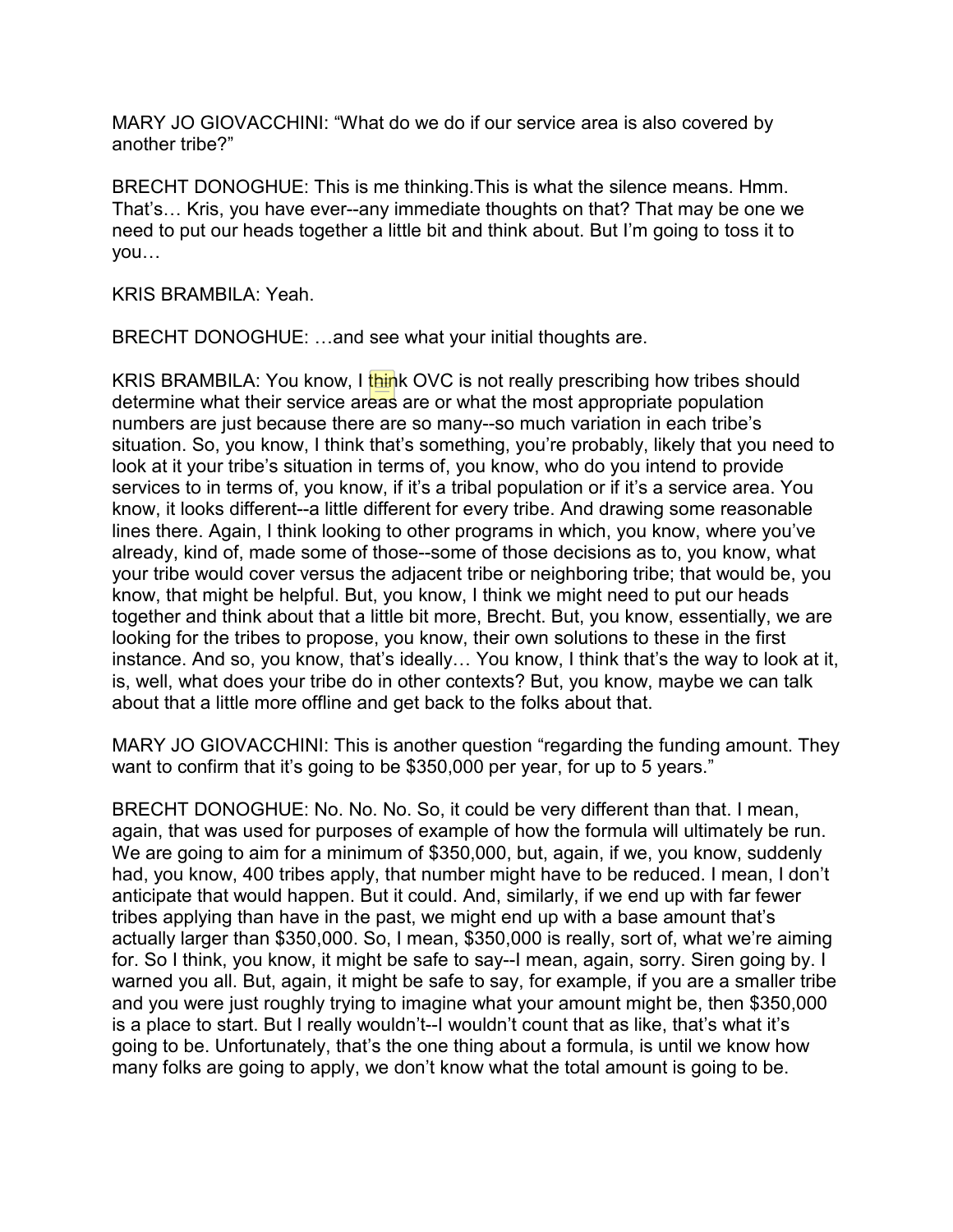MARY JO GIOVACCHINI: This is about "future funding. Can you speak to whether or not OVC will be issuing an FY 20 Tribal Training and Technical Assistance Solicitation?"

 BRECHT DONOGHUE: An FY 20 Tribal--no. I mean, that's not currently in our plans for FY 20.

 MARY JO GIOVACCHINI: Another question about the tier system. "I'm not fully population size and that based for each tribe will come--and that the base for each tribe will come from how many apply. But then after that, our amount will depend on which understanding how the tier system works. I realize that it's tiered for each amount of population tier we're in?"

 this is, I'm only saying this number for example purposes. This is not what the number's going to be. But let's say the number, the amount for tier 1 is \$389,000. That is, amount of \$350,000, every tribe. And then we take the balance of funds, what's left tribe who's applied. We take that balance of funds. And now what we're going to do is proportion as compared to all of the tribes' populations, that is the amount of funding it's so important that we do have the population numbers from each of the applicants. BRECHT DONOGHUE: That's correct. So essentially every tier, every applicant who is in a tier will receive the same amount. So each like--Everyone in tier 1… And, again, everyone in tier 1 would get that amount. So the way that we are running the formula, what will happen is, again, for purposes of example, let's say everyone gets a base over. So, you know, let's say 200 tribes apply. We've now allotted \$350,000 to every we're going to look at the population of each tier. The total population, we're summing it. So if there are 20 tribes in tier 1, we take all of their individual populations, and we sum those. And from that, we're getting a proportion. So basically, that tier's population that will go to that particular tier. So that's the way that we make sure that the funding that's sort of left over is distributed equitably across all of the tiers. We're taking into account the population across of all of the tribes in a particular tier. And so that's why

MARY JO GIOVACCHINI: And, Brecht, I wanted to let you know that we have just under 5 minutes remaining, and we do have at this point in time one question, the one last question.

"So if our CTAS Purpose Area 7 doesn't end until 2021, should we include these services that are already provided in this grant in this application, including staff salaries?"

BRECHT DONOGHUE: So, I--it would--I think it--that's a… I think what I would… Sorry. I'm just thinking about how to answer this question. I think what my suggestion would be--again, you can't--You need to not have overlapping costs for a project period that are the same costs. So for example, if you had a CTAS award that was going to end in October of 2021 and this award is going to start in January of 2021, those first 10 months of the year, you can't double charge those salaries. So what you would probably want to think about doing is as you structure your budget for however many years this current FY 20 award is going to be for, that you for those first 10 months. Maybe you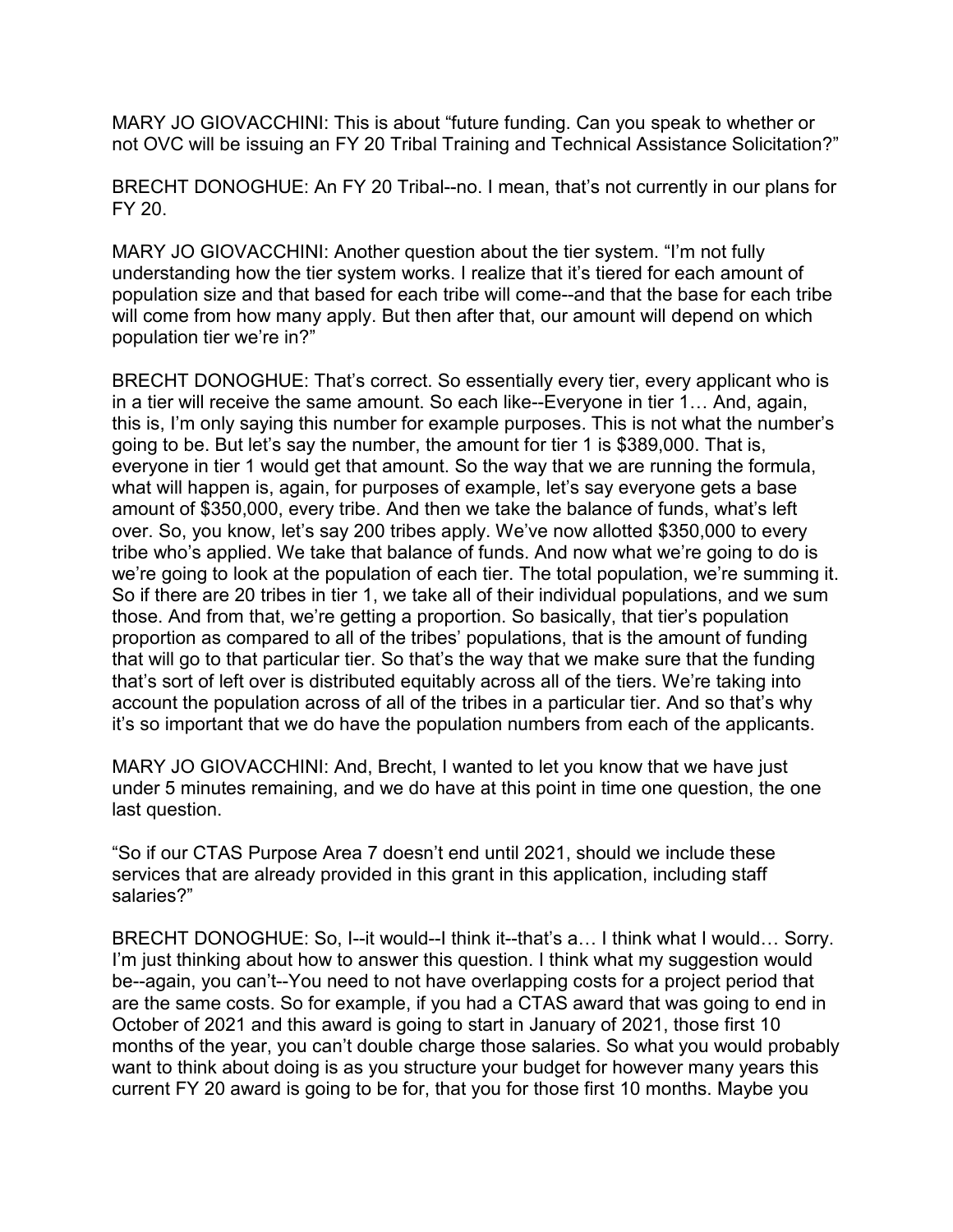only think about, you know, funding, I mean, a few things that, you know, that maybe are not already covered under your CTAS. So, I mean, I'm making this up. But, like, let's Purpose Area 7 award ends in September 30, 2021, at that point, it's perfectly fine for CTAS award from that point forward. So, again, as you're breaking down your budget, say you want to send your staff to some additional training or something. OK, that could be something that could fall in the first 10 months of this new award. Once your CTAS this new award to pick up the salaries and all of the costs that were on your previous just be sure that you're clear and you're saying, "We're not going to charge salaries against this award until we hit October 1, which is at what point our CTAS award closes." And this new award would sort of start up. And then, yes, it would be perfectly fine to charge those salaries to this award.

 MARY JO GIOVACCHINI: Thank you. There's one question that I see in the chat box that appears to be cut off. And so I think it's supposed to be maybe, "Alaska tribe used telephone pole for a resolution A." So if the person that is asking that question, if you could put it in the Q&A and expand. I'm not sure what it is that you're exactly asking.

 We do at this point have just about a minute to go. And there is one more question that came through. "I'm confused about the planning for the budget per year or planning for could budget \$350,000 for 1 year or 2 years or 5 years? Trying to get our best--" length I the project's total length. Let's say it does end up being \$350,000. Does that mean we think is what she's--the last word is…

 you as an applicant… I think what you need to do is take a look at that amount and then came up at the consultation previously is, receiving this funding will not preclude you from receiving future funding. So, if you, you know, there's no need necessarily to stretch this across 5 years. Again, that's subject to availability of funds and all of the, sort of, things that we always need to say. But if you think that this really just covers 1 BRECHT DONOGHUE: I understand. I got it. I think I understand the question. The answer is yes. So basically, depending on the amount that is allocated for, you know, figure out really if, you know, your ideal program, you know, the way you want to approach--structure your program--how much would that cover, as far as the time period? So if \$350,000, you know, basically would cover a year of your program, then you probably would, you know, just want to do a 1-year project period. However, if you have a smaller program and, you know, let's say you're only paying for one FTE, you know, then you might want to say, you know, "It's 2 years." So I think one question that year of your program, then you really should be selecting "1 year" as your project period and so forth. And then, you know, in future years, you can apply for additional funding to keep that program running.

Also, I just wanted to add that I saw something come through in the chat about, if there are unanswered questions. If there are unanswered--I mean I thought we got to most of them, but if there are unanswered questions, please do submit them through the National Criminal Justice Reference Service. I see in the chat that the website is right up there at [www.ncjrs.gov.](http://www.ncjrs.gov/) Those questions will be routed to us, and we will answer them. And they also will be available online to others. So…